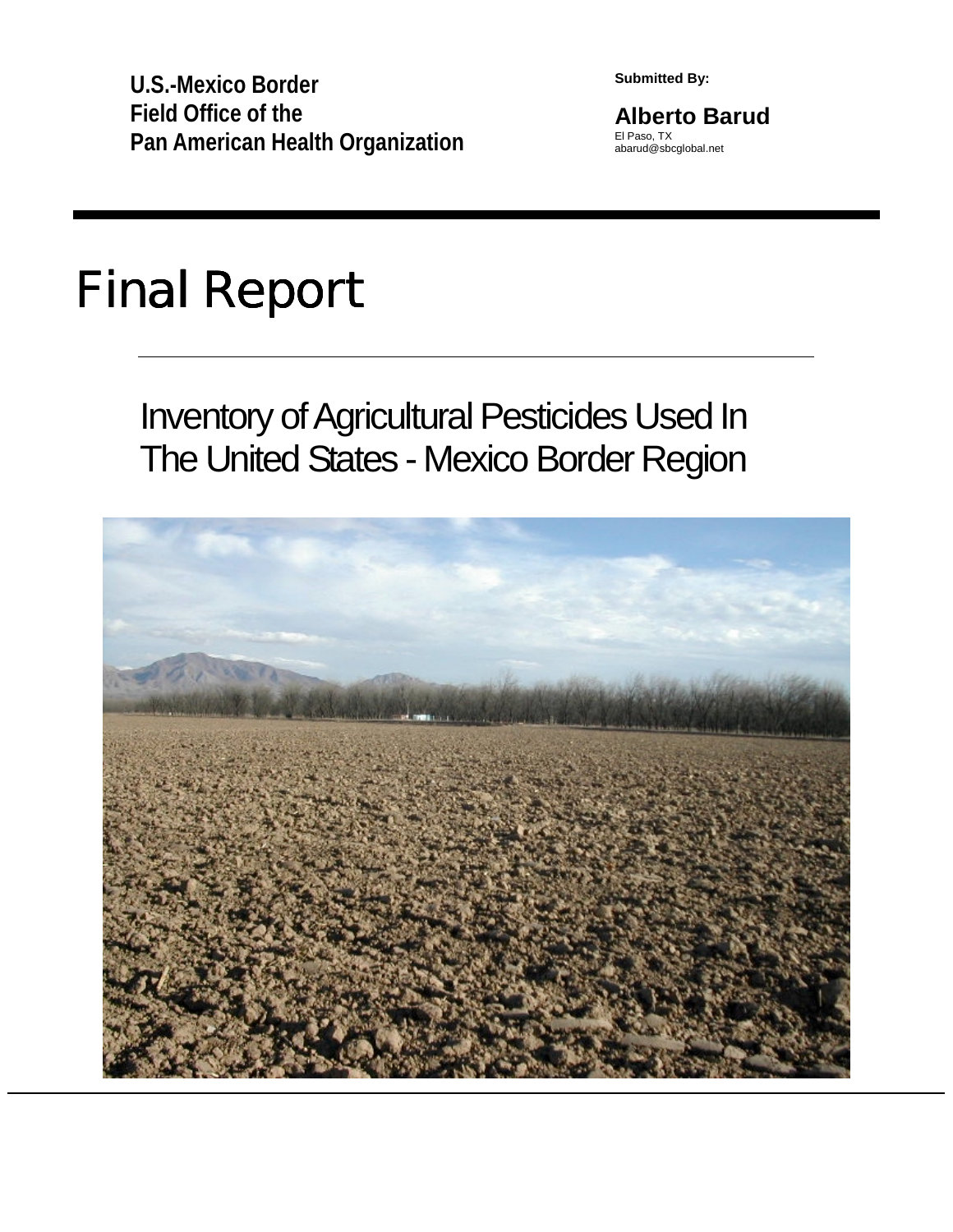## Executive Summary

#### **Overview**

This report explains in detail what activities took place during the duration of the contract between the Pan American Health Organization (PAHO) El Paso Field Office and Mr. Alberto Barud. It provides important information describing the data gathered from all the agencies involved. The type of information included in this report will allow PAHO, other researchers and individuals interested in this topic to have a better understanding of the situation along the United States-Mexico border in terms of the use of pesticides and the logistics involved in the different Irrigation Districts, Counties, Municipalities, States, etc. After reading this report, the reader will have a better understanding of the needs and challenges of a specific geographic area and will gain a broader perspective thanks to the comprehensive nature of the study.

### Current Situation

In the United States, pesticides are used by almost 900,000 farms and in 70 million households. Agriculture uses 75 percent of all pesticides, but 85 percent of all U.S. households have at least one pesticide in storage, and 63 percent have from two to five different pesticides stored. (Aspelin et al. 1991). In 1986 about 60,000 tons of chemicals were sold in Mexico. In the border region, the Arizona Department of Health Services administers a pesticide poisoning surveillance and prevention program to identify factors associated with pesticide-related illnesses. Most of the existing and possible poisoning identified by the program in the state during 2000 was from structural pest control application and agricultural application (ADHS, 2001).

Rural communities along the border are confronted with a host of environmental problems, including pollution from agricultural activities and surface and ground water resources at risk for contamination. Some border residents suffer from many health problems, including waterborne diseases and respiratory disorders. These health problems can be related to air pollution, inadequate water and sewage treatment, and improper management of toxic, hazardous, and solid waste and pesticides.

### Data Needed and Availability

In order to generate an inventory of pesticide usage using a Geographic Information System (GIS) format, it was necessary to obtain information of different types, such as federal, state and local boundaries, hydrology, irrigated land, demographic data, and of course pesticide use for all areas. Information was collected from various agencies, including the United States Geological Survey (USGS), Instituto Nacional de Estadística Geografía e Informática (INEGI), United States Department of Agriculture (USDA), Secretaría de Agricultura, Ganadería, Desarrollo Rural, Pesca y Alimentación, (SAGARPA), the Universidad Autónoma de Ciudad Juárez (UACJ), University of Texas at El Paso (UTEP), and all their subsidiaries at the local and state level. Unfortunately, the data for pesticide usage was somewhat limited due to lack of data from most parts of Mexico and in the states of Texas and New Mexico, where only estimates were found. In general, the study presents very important information and will form the basis for further research in the area.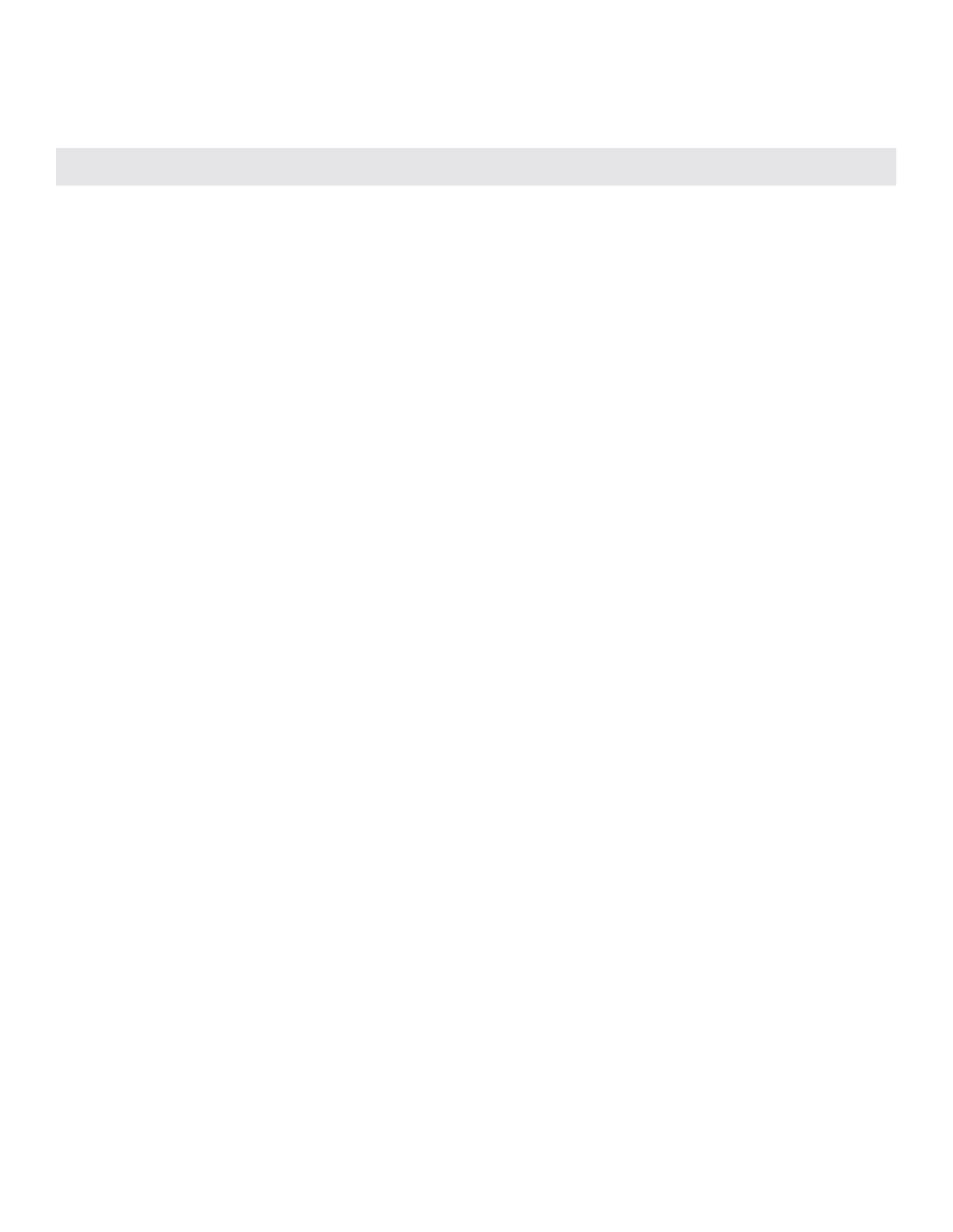#### Gap Analysis and Recommendations

What is most needed at this point is to be able to generate the records that back up each pesticide application for the Mexican side. Most of the agricultural areas lack a control system to document the application of pesticides. However, there are some exceptions: in the U.S., at least, data are available for all states, although for Texas and New Mexico they will be difficult to obtain, because each pesticide user—whether private, commercial or any other designation used by each state—must be located and contacted individually. The principal recommendation for the states of New Mexico and Texas is to improve the reporting system so that a state agency can handle a single database which will operate in the public domain. For Arizona, the data is available but it takes some time to acquire it once a formal request has been submitted.

The United States Geological Survey has generated a Pesticide Use Estimates Report from a database generated using data from several agencies that can be used in Mexico as a model. With the combination of the existing data and other economic figures, pesticide use estimates for the Mexican side can be generated. However, the ultimate goal is to generate a control system that allows for accurate tracking of pesticide use in both countries.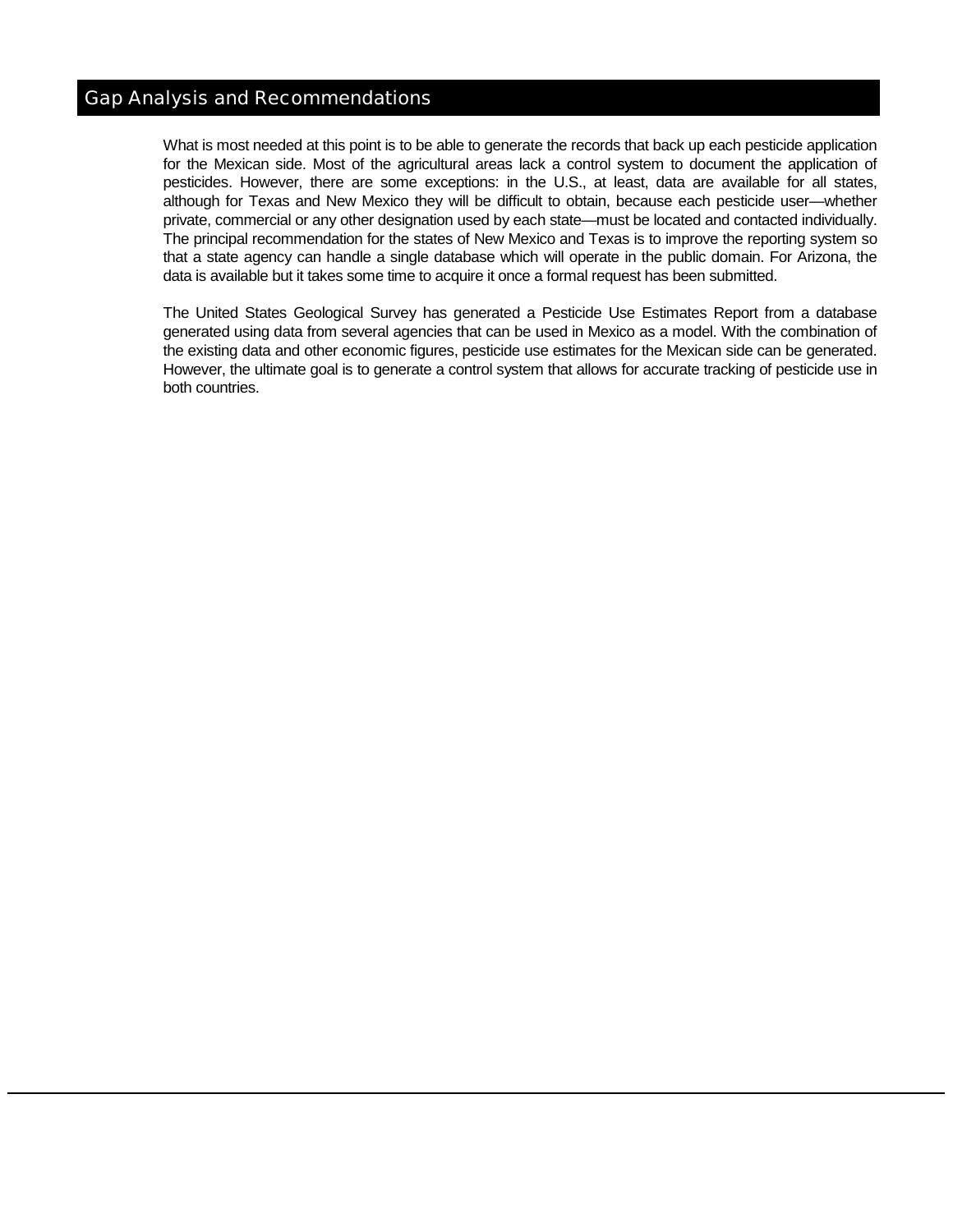## **Background**

### Introduction

This report explains in detail what activities took place during the performance period of the contract between the Pan American Health Organization (PAHO) El Paso Field Office and Mr. Alberto Barud. It provides important information describing data gathered from all the different agencies. The type of information included in this report will allow PAHO, other researchers and anyone interested in this topic to have a better understanding of the situation in the United States-Mexico border region in terms of the use of pesticides and the logistics involved in the various Irrigation Districts, Counties, Municipalities, States, etc. After reading this report, the reader will better understand the needs and challenges of specific geographic areas but will also acquire a broader perspective thanks to the comprehensive nature of the study.

As part of PAHO's efforts to implement environmental health indicators in the US-Mexico border region, this study set three goals: 1) locating and characterizing agricultural areas, 2) identifying the types and amounts of pesticides used, and 3) identifying the exposed population in the US-Mexico Border area.

A main component of this work was to obtain appropriate datasets in order to compile, process, and present them in a Geographic Information System (GIS) format. To accomplish this, several agencies on both sides of the border have been contacted with varying degrees of success; as explained in the following sections. Below there is a more detailed explanation of accomplishments relating to each of the goals stated in the contract.

#### Justification

In the United States, pesticides are used by almost 900,000 farms and 70 million households. Agriculture uses 75 percent of all pesticides, but 85 percent of all U.S. households have at least one pesticide in storage, and 63 percent have between two and five pesticides stored. (Aspelin et al. 1991). In 1986, about 60,000 tons of chemicals were sold in Mexico. In addition, a very dramatic trend toward increased use of pesticides, herbicides and fungicides has been observed since 1970 (Ortega-Ceseña et al. 1994). This trend will certainly will continue or even increase with the switch from seasonal to regular irrigation agriculture practice in order to protect capital investment by farmers.

In the border region, for example, the Arizona Department of Health Services administers a pesticide poisoning surveillance and prevention program to identify factors associated with pesticide-related illnesses. Most of the actual and possible poisoning identified by the program in the state during 2000 was from structural pest control application and agricultural application (ADHS, 2001).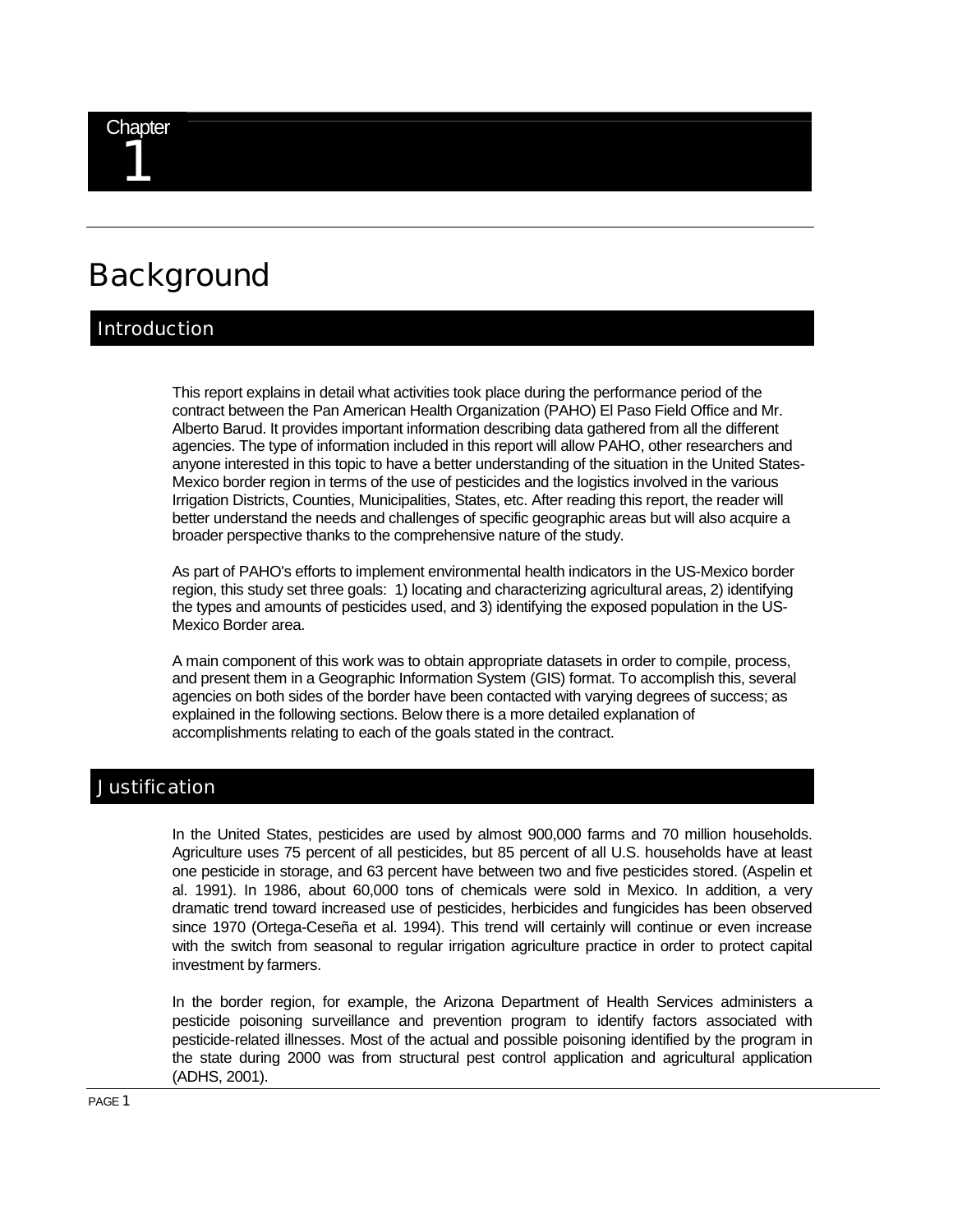Rural communities along the border are confronted with a host of environmental problems, including pollution from agricultural activities and surface and ground water resources at risk for contamination. Border residents suffer disproportionately high rates of illness, particularly from waterborne diseases and respiratory disorders. These health problems can be related to environmental factors such as air pollution, inadequate water and sewage treatment, and improper management of toxic, hazardous and solid wastes and pesticides.

In order to help the local health services participate in a binational reporting system for acute pesticide poisoning and to help communities get information about the risks and safe handling of pesticides, including ways to minimize exposure for families and children, a database of the pesticide usage in the US-Mexico Border region is needed.

The need to generate an inventory of pesticides used is critical to establish a baseline of exposure to pesticides for residents living along the US-Mexico border.

#### Goals and Objectives

Initially, researchers Mara Oliveira and Alberto Barud proposed to undertake an epidemiological study of the potential effects and human health risks associated with pesticide use within the US-Mexico Border region. After subsequent consultation with the Pan American Health Organization, it was agreed that the study should be divided into two phases: the first phase would consist of gathering all available information and formatting it to facilitate further analysis, and the second phase would involve carrying out the epidemiological study. For the initial phase, three goals were established:

#### 1) **Location and characterization of agricultural areas in the U.S. – Mexico Border Region**

- All the agricultural areas for the states located on the US side of the Border have been located in GIS as to their geographic extension through the thematic layer available through the Multi-Resolution Land Characteristic (MRLC) Consortium for which several state and federal agencies participate. Agricultural areas for the Mexican side are available through the National Commission for the Knowledge and Use of Biodiversity (*Comisión Nacional para el Conocimiento y Uso de la Biodiversidad,* CONABIO). Land use thematic layer, however with only four classes differentiating between agricultural land, urban area, apparent lacking vegetation and water body.
- **Datasets of the hydrography were collected from the official websites of the USGS for the US** side and CONABIO for the Mexican side. Both layers are ready to use in GIS.
- Datasets depicting bodies water were acquired from the USGS digital line graphics (DLG) files for the US side. The data gathered from the Mexican side were provided by the Autonomous University of Ciudad Juárez (*Universidad Autónoma de Ciudad Juárez*, UACJ) at the Geographic Information Center (*Centro de Información Geográfica* CIG).
- A generalized GIS map of irrigated/agricultural areas, hydrography and bodies of water for the Border Region is shown in Figure 3.1.
- 2) **Identification of the type and volume of pesticides used in specific agricultural areas.** 
	- **Data regarding pesticide use for virtually all counties in the state of California reported for the** years 2000, 2001, and 2002, was purchased from the California Department of Pesticide Regulation.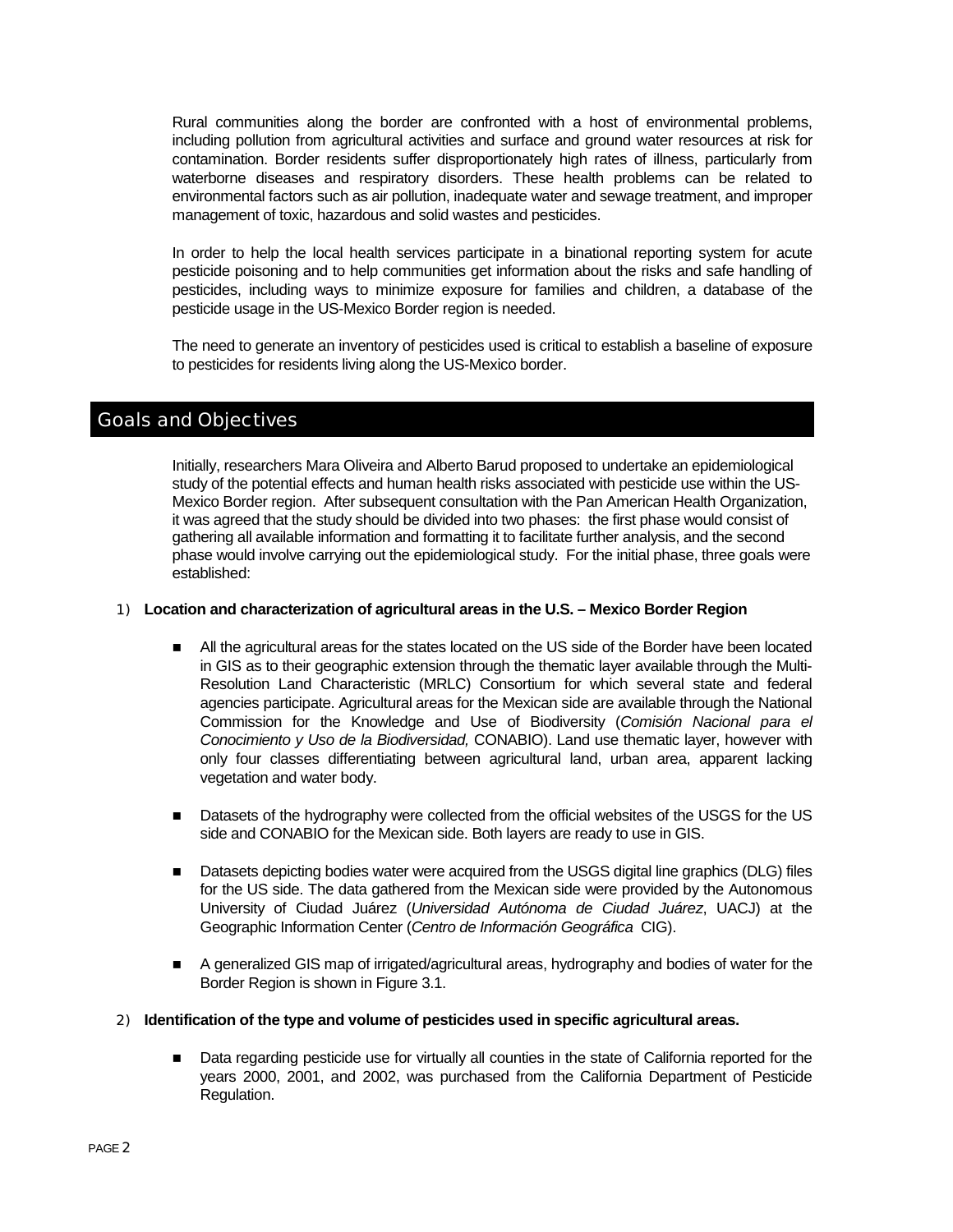- **Data on pesticide use for Arizona was collected for the seven counties that lie within 100 km** of the US-Mexico border. These counties are La Paz, Yuma, Maricopa, Pima, Pinal, Graham, Gila, and Cochise. Data for these counties was provided by the Arizona Department of Agriculture under contract between this agency and the National Agriculture Statistics Service (NASS) of the United States Department of Agriculture (USDA). This data was acquired for years 2000, 2001, 2002 and 2003.
- **The New Mexico Department of Agriculture does not maintain records of pesticide use for** New Mexico. Absent state data, county-level estimates as prepared by the USGS were acquired.
- The Texas Administrative Code, Title 4, Part 1, Chapter 7, Subchapter D, Rule §7.33, states that private and commercial or non-commercial applicators are required to keep records for a period of two years after each restricted-use pesticide, state-limited-use pesticide, or regulated herbicide. Unfortunately, Texas does not have a consolidating body that compiles this information in a single database. Consequently, the county-level estimates of the USGS were used.

#### 3) **Identification of population exposed to pesticides.**

**Demographic information from the 2000 Censuses of Population for both the U.S. and Mexico** was acquired for the study area. Population data is reported by age groups and gender. This information was compiled at a Census Tract level for the U.S. side and by AGEB (basic geostatistical areas) for the Mexican side. These datasets were linked to the appropriate GIS layer to show the geographic boundary of each statistical area.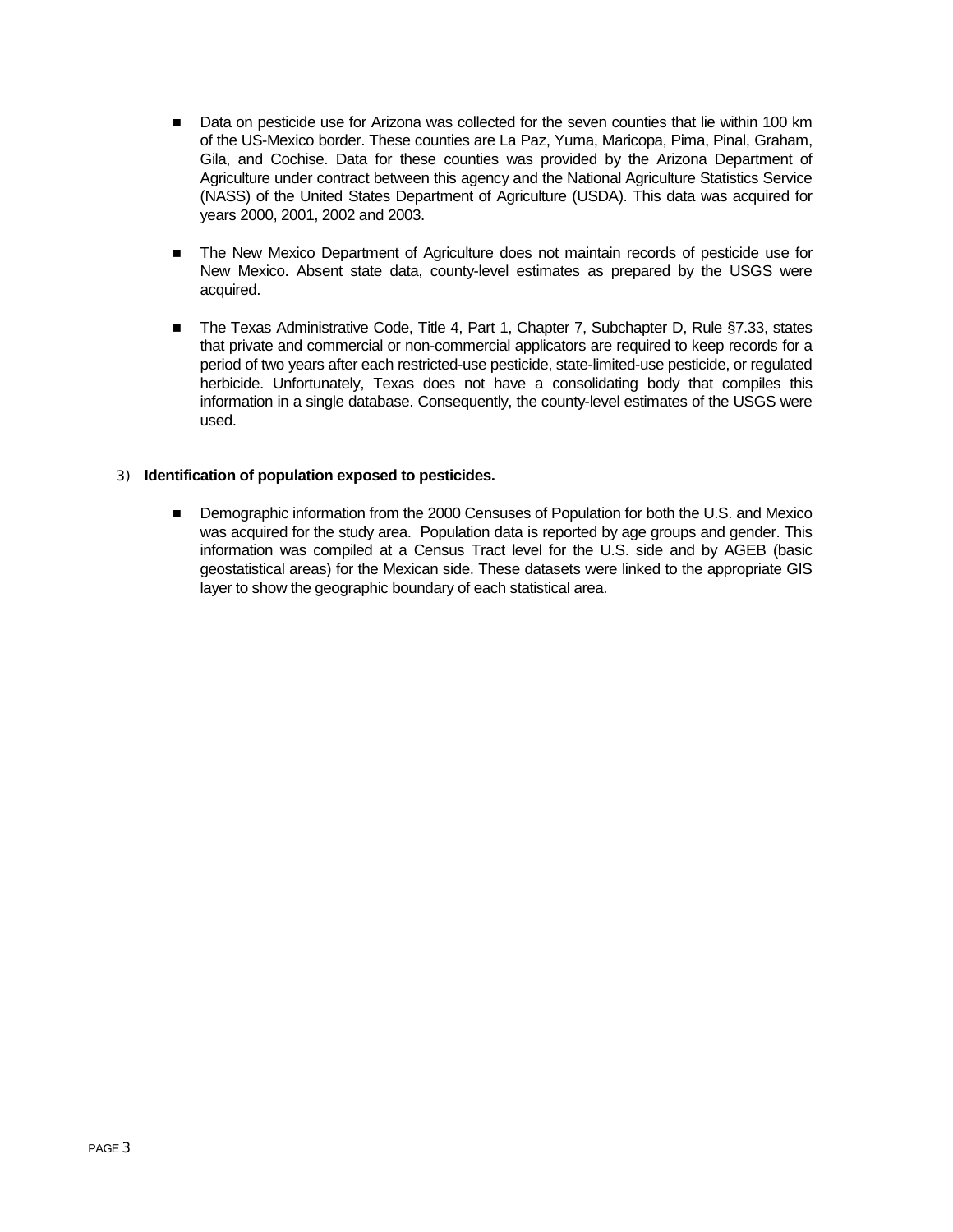## Acquisition and Processing of

### Data Acquisition

Assembling compatible datasets for the study area was a formidable challenge. In some jurisdictions, data were readily available. For example, data for California only required locating the appropriate agency, which then made the data available on a compact disk. For other U.S. states and for the Mexican portion of the study area, numerous inquiries were required and officials were visited, only to discover that no data were available.

The most desired data were those containing specific location of the application of certain pesticides on a specific date and for a specific crop. Of course, as mentioned previously this information is not available for all areas; however, this is the case for the states of California and Arizona. In addition, the existing data for California are already available for download when the user is querying a small part of the state, and are available on CD when the user needs a larger area. Data on use of pesticides for Arizona are available, but the requestor needs to put in a formal request and wait for the data to be generated. In any case, the data are ready for distribution, as in California.

The least amount of information was available on the Mexican side. Controls and records of the use of pesticides in some areas are wholly lacking. Pesticide applicators are not required to file a report of their applications throughout the year. In some cases the only data available is a list of registered applicators, but such applicators are not restricted to a specific region and they can operate in the whole state or even the entire country.

#### Data sources

Table 2.1. shows a list of data acquired to fulfill the contract with PAHO. In the section below, there is an explanation of the source of the information and some description of the events to gather each data set. The amount of time spent in acquiring the information is documented in the project timeline shown in Appendix B.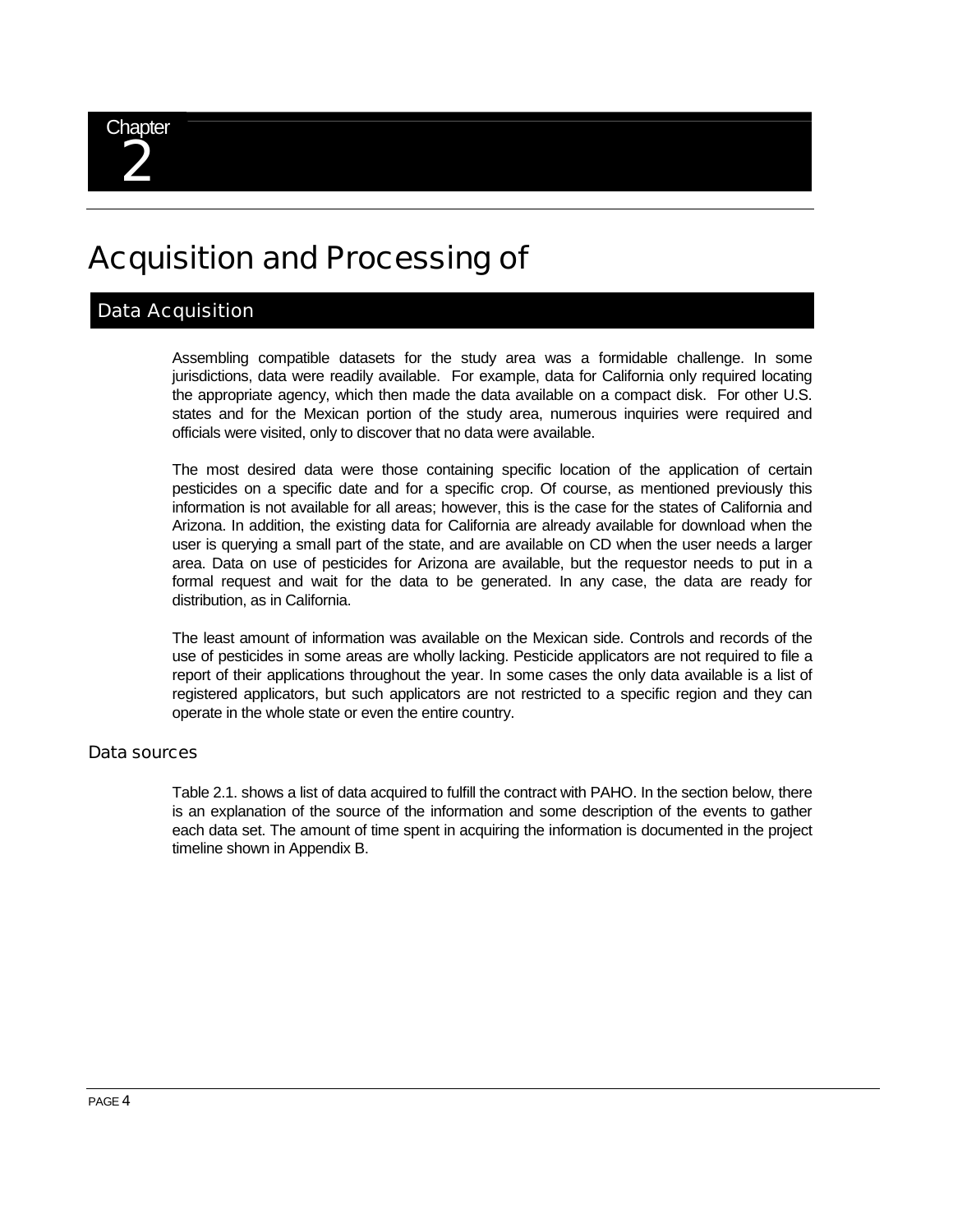|                |                                | <b>United</b><br><b>States</b> |                |              | <b>México</b>           |                         |                |              |                         |                      |                   |
|----------------|--------------------------------|--------------------------------|----------------|--------------|-------------------------|-------------------------|----------------|--------------|-------------------------|----------------------|-------------------|
| #              | <b>Thematic layer</b>          | California                     | <b>Arizona</b> | New Mexico   | Texas                   | Baja California         | Sonora         | Chihuahua    | <u>Coahuila</u>         | León<br><b>Nuevo</b> | <b>Tamaulipas</b> |
| 1              | <b>National Boundaries</b>     | $\checkmark$                   | $\checkmark$   |              | $\checkmark$            | $\checkmark$            | $\checkmark$   | $\checkmark$ |                         |                      | $\checkmark$      |
| $\overline{2}$ | <b>State Boundaries</b>        | $\checkmark$                   | $\checkmark$   |              | $\checkmark$            | $\checkmark$            | $\checkmark$   | $\checkmark$ | $\checkmark$            |                      |                   |
| 3              | County/Municipio boundaries    | $\checkmark$                   | $\checkmark$   | $\checkmark$ | ✓                       | $\checkmark$            | $\checkmark$   | $\checkmark$ | $\checkmark$            |                      |                   |
| 4              | Census Tract/AGEB boundaries   | $\checkmark$                   | $\checkmark$   | ✓            | $\checkmark$            | $\checkmark$            | $\checkmark$   | $\checkmark$ | $\checkmark$            | ✓                    | $\checkmark$      |
| 5              | Water bodies                   | $\checkmark$                   | $\checkmark$   |              | $\checkmark$            | $\checkmark$            | $\checkmark$   | $\checkmark$ | $\checkmark$            | ✓                    |                   |
| 6              | Hydrology                      | $\checkmark$                   | $\checkmark$   | $\checkmark$ | $\checkmark$            | $\checkmark$            | $\checkmark$   | $\checkmark$ | $\checkmark$            | ✓                    | $\checkmark$      |
| $\overline{1}$ | Irrigated areas                |                                |                |              |                         | $\checkmark$            | $\checkmark$   | $\checkmark$ | $\checkmark$            |                      |                   |
| 8              | Land use                       |                                |                |              |                         | $\checkmark$            | $\checkmark$   | $\checkmark$ | $\checkmark$            | $\checkmark$         |                   |
| 9              | <b>Land Cover</b>              | $\checkmark$                   | ✓              |              | $\checkmark$            | $\ddot{\phantom{a}}$    | $\overline{a}$ | L.           | ۷                       |                      |                   |
| 10             | Pesticides use 2000            | $\checkmark$                   | $\checkmark$   | x            | x                       | ×                       | x              | x            | x                       | x                    | x                 |
| 11             | Pesticides use 2001            | $\checkmark$                   | $\checkmark$   | x.           | $\mathbf x$             | x                       | x              | x            | $\overline{\mathbf{x}}$ | x                    | x                 |
| 12             | Pesticides use 2002            | $\checkmark$                   | $\checkmark$   | x            | $\overline{\mathbf{x}}$ | x.                      | x              | x            | $\overline{\mathbf{x}}$ | x                    | x                 |
| 13             | Pesticides use 2003            | x                              | ✓              | x            | $\mathsf{x}$            | $\checkmark$            | x              | $\checkmark$ | $\mathsf{x}$            | ✓                    | x                 |
| 14             | Pesticides estimates 1997 USGS | $\checkmark$                   | $\checkmark$   | ✓            | $\checkmark$            | $\overline{\mathbf{x}}$ | ×              | ×            | $\overline{\mathsf{x}}$ | x                    | x                 |
| 15             | Census demographics tract/AGEB | $\checkmark$                   |                |              |                         |                         |                |              |                         |                      |                   |



- Data not found

**x** Data not existent

Data acquired

Table 2.1. Summary of data gathered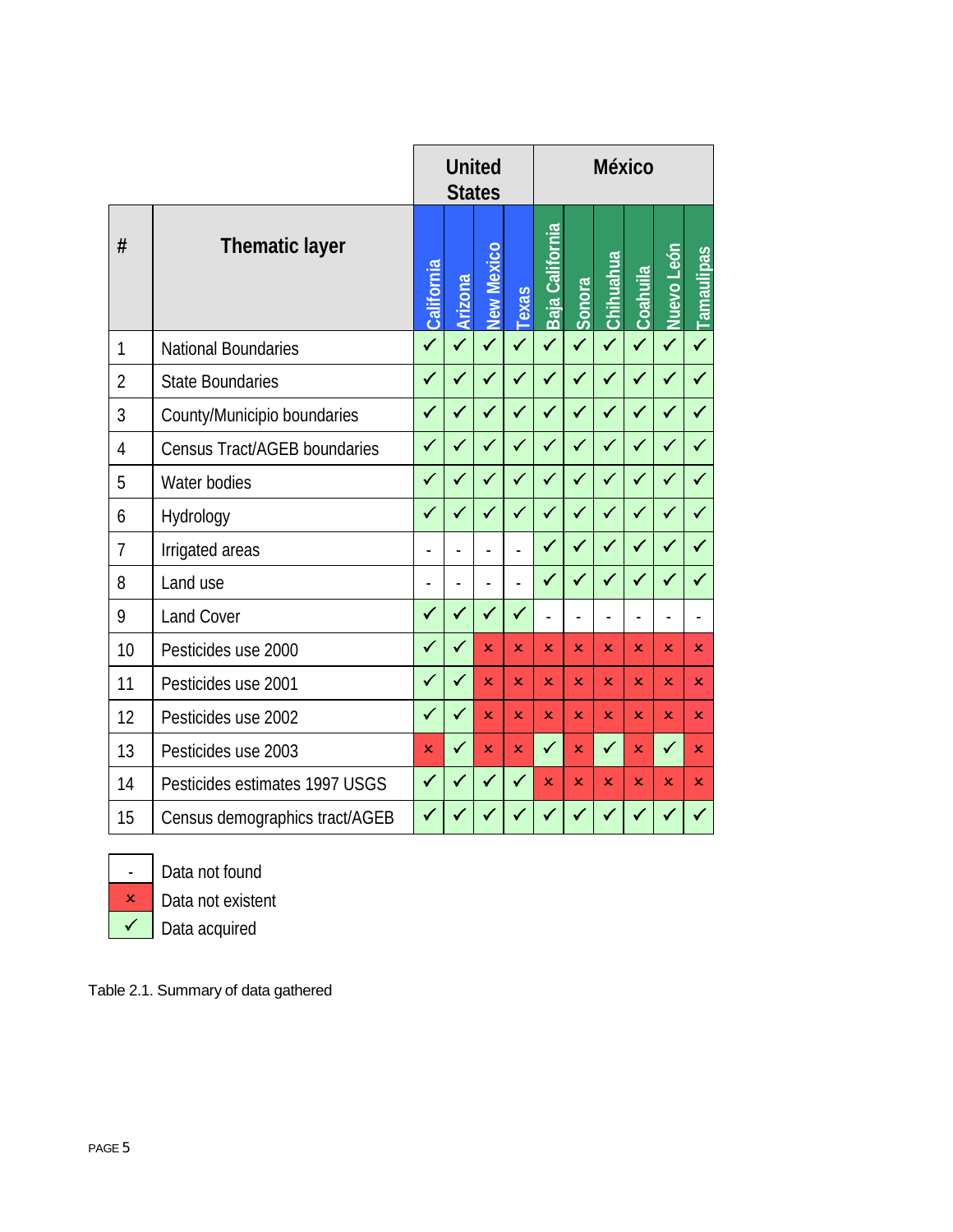#### 1) **National Boundaries**

The thematic layer for the national boundaries was collected from the U.S. Census website. It was a compilation of the four US states and was incorporated into a single file with the four states. The original projection of these files is in meters, Universal Transverse Mercator (UTM), Zones, 11, 12, 13 and 14. North American Datum 1983 (NAD83). A Metadata file for this layer can be seen in Appendix C.a.

The layer for the Mexican boundaries was downloaded from the CONABIO website. The layer was gathered from the INEGI data at scale 1:250,000. The original projection for this file is in meters, UTM, NAD83. A Metadata file for this layer can be seen in Appendix C.a.

#### 2) **State Boundaries**

The same layers used in number 1 above were used for the state boundaries.

#### 3) **County / Municipio Boundaries**

The county layer was downloaded from the US Census website state by state. Once data from all states were collected, they were merged into a single working file. The original projection of these files is in meters, Universal Transverse Mercator (UTM), Zones, 11, 12, 13 and 14. North American Datum 1983 (NAD83). A Metadata file for this layer can be seen in Appendix C.b.

The municipio layer was provided by the Center for Environmental Resource Management (CERM) of the University of Texas at El Paso (UTEP). This layer was already projected into decimal degrees. No metadata file is available for this file.

#### 4) **Census Tract/AGEB Boundaries**

The census tract layer was downloaded from the U.S. Census website state-by-state. Once all states were collected, they were merged into a single file to generate the working file. The original projection of these files is in meters, Universal Transverse Mercator (UTM), Zones, 11, 12, 13 and 14. North American Datum 1983 (NAD83). A Metadata file for this layer can be seen at Appendix C.c.

The AGEB data was acquired from the Library at UTEP. The University acquired this layer from INEGI to have it as a resource for the public; however, the information is copyrighted and cannot be reproduced without written authorization from INEGI. These layers come in several formats and are mostly for the municipios within the urbanized areas. A metadata of these files is attached on Appendix C.c.

#### 5) **Water Bodies**

Waterbodies data for the United States were collected from the United States Geological Survey (USGS). This agency has a web map server in which the user can view, query and download information at no charge. This map layer portrays bodies of water in the United States that can be represented at a map scale of 1:2,000,000. The USGS has associated names to all stream segments and water bodies for which official geographic names were available. The water bodies map layer was compiled by the U.S. Geological Survey from a variety of sources. A metadata file can be consulted in Appendix C.d.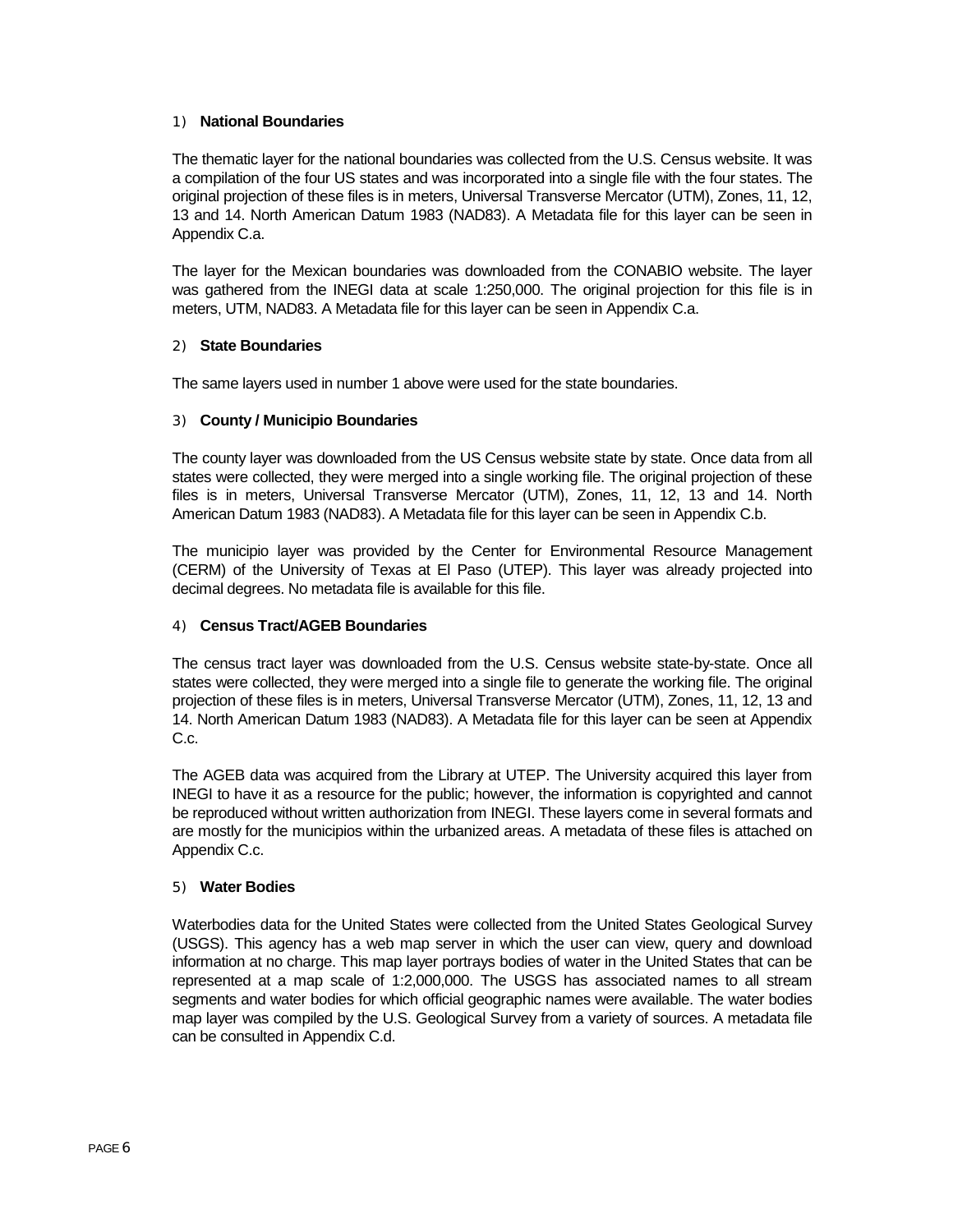The layer for the Mexican side was acquired from the CIG at UACJ. The original data come from the INEGI 1:250,000 scale maps in digital format. All sections have been joined into a single file and put together by UACJ-CIG staff. A metadata file is included in Appendix C.d.

#### 6) Hydrology

The hydrology layer for the US comes together with the water body data for the United States. Information has been collected from the USGS as mentioned in number 5 above. This layer contains the streams and bodies of water in the United States that can be represented at a map scale of 1:2,000,000. The USGS has associated names to all stream segments and water bodies for which official geographic names were available. A metadata file can be found in Appendix C.d.

The hydrology layer for Mexico was downloaded from the CONABIO web portal. These data were originally generated from a printed map edited by Maderey-R, L. E. and Torres-Ruata, C. in 1990. This map title is Hydrography and Hydrometry (*"Hidrografía e hidrometría"* in Spanish). It is included in section IV.6.1 (A) of the National Atlas of Mexico, Volume II at a scale of 1:4,000,000. It is published by the Geography Institute at the National University of Mexico (*Universidad Nacional de México*, UNAM). The metadata file for the electronic layer can be found in Appendix C.d.

#### 7) **Irrigated Land**

Irrigated land information for the US was not collected as a polygon layer. Instead, a land cover layer was utilized to identify the irrigated areas. See number 9 below for more details.

The irrigated land layer for the Mexican side was acquired from the UACJ-CIG. This layer was created from the National Forest Index (*Índice Forestal Nacional*, IFN). This layer was created by the CIG with information available from INEGI and the IFN as indicated in the metadata file included in Appendix C.e.

#### 8) **Land Use**

Land use data for the US were not collected. Instead, a Land Cover layer was utilized to identify the irrigated areas. See number 9 below for more details.

This layer was generated by CONABIO from an original paper version published in 1996 by the INEGI and the National Institute of Ecology of Mexico (*Instituto Nacional de Ecología,* INE) and the Land Use and Vegetation grouped by CONABIO in 1998 at scale of 1:1,000,000. This layer contains a classification of 27 types of land use and vegetation. Even though the classification is different from the one used by the US for their land cover layer explained below, these two are the most similar thematic layers to identify irrigated areas in both countries. A metadata file is included in Appendix C.f.

#### 9) **Land Cover**

The layer for the US side was acquired from the Multi-Resolution Land Characteristic (MRLC) Consortium for which several federal agencies participate. Some of these agencies are: US Geological Survey, US Department of Agriculture, National Oceanic and Atmospheric Administration, National Forest Service, the US Environmental Agency, and others. See Figure 2.1 below to identify which partner handles a specific area of interest.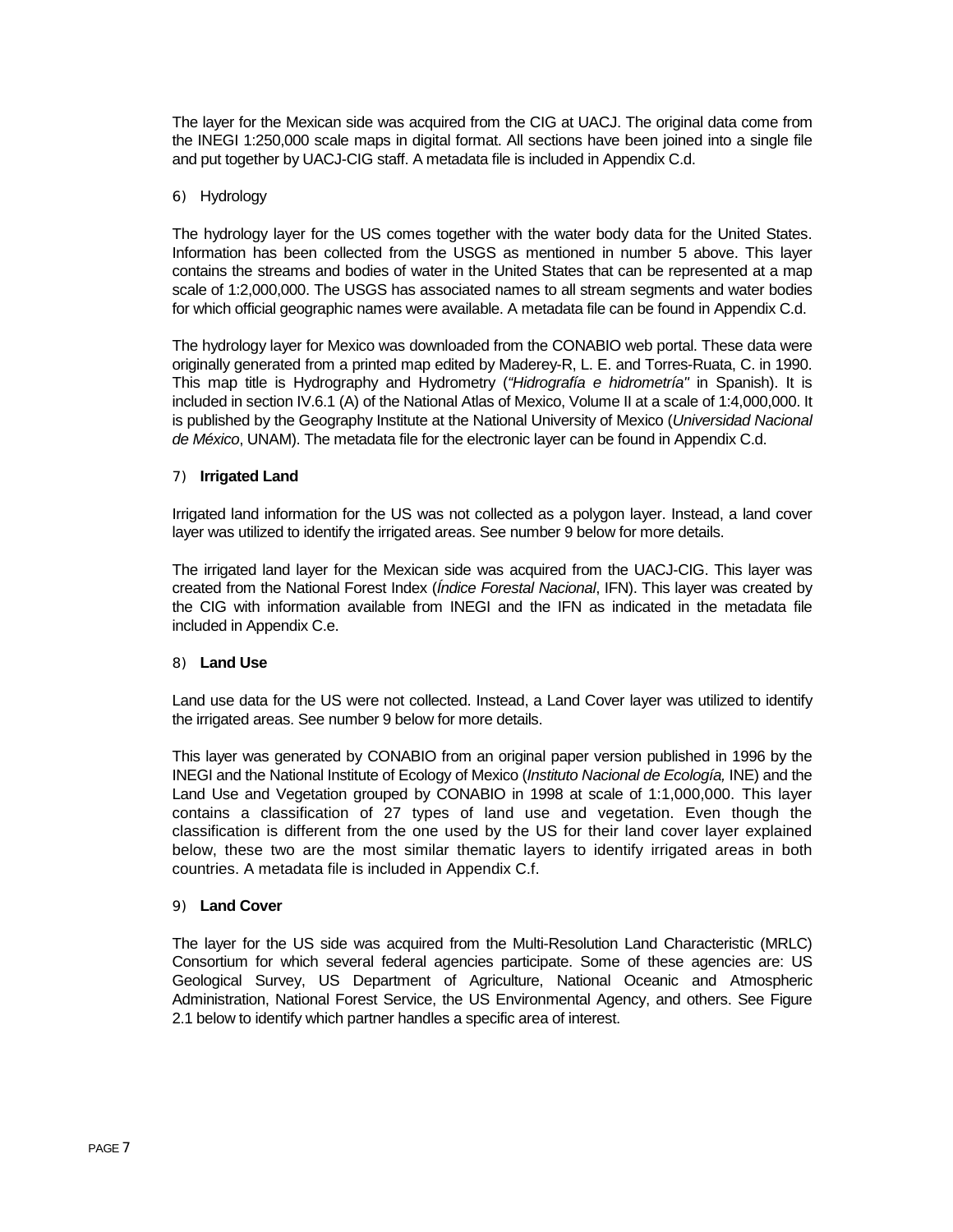

Figure 2.1. Multi-Resolution Land Cover Consortium Partners

The MRLC2001 (Multi-Resolution Land Characteristics 2001) consists of a collection of terraincorrected Landsat 7 ETM+ (Enhanced Thematic Mapper Plus) and limited Landsat 5 TM (Thematic Mapper) scenes that have been acquired by the MRLC Consortium.

|                  | National Land Cover Dataset Classification System Legend                       |                                                                                                                |  |  |  |  |
|------------------|--------------------------------------------------------------------------------|----------------------------------------------------------------------------------------------------------------|--|--|--|--|
| <b>Color Key</b> | <b>RGB Value</b>                                                               | <b>Class Number and Name</b>                                                                                   |  |  |  |  |
|                  | 102, 140, 190<br>255,255,255                                                   | 11 - Open Water<br>12 - Perennial Ice/Snow                                                                     |  |  |  |  |
| ÷                | 253, 229, 228<br>247, 178, 159<br>231, 86, 78                                  | 21 - Low Intensity Residential<br>22 - High Intensity Residential<br>23 - Commerical/Industrial/Transportation |  |  |  |  |
| Ξ                | 210, 205, 192<br>175, 175, 177<br>83, 62, 118                                  | 31 - Bare Rock/Sand/Clay<br>32 - Quarries/Strip Mines, Gravel Pits<br>33 - Transitional                        |  |  |  |  |
| =                | 134, 200, 127<br>26, 129, 78<br>212, 231, 177                                  | 41 - Deciduous Forest<br>42 - Evergreen Forest<br>43 - Mixed Forest                                            |  |  |  |  |
|                  | 220, 202, 143                                                                  | 51 - Shrubland                                                                                                 |  |  |  |  |
|                  | 187, 174, 118<br>253, 233, 170                                                 | 61 - Orchards/Vineyards<br>71 - Grasslands/Herbaceous                                                          |  |  |  |  |
| Ξ                | 252, 246, 93<br>202, 145, 71<br>121, 108, 75<br>244, 238, 203<br>240, 156, 054 | 81 - Pasture/Hay<br>82 - Row Crops<br>83 - Small Grains<br>84 - Fallow<br>85 - Urban/Recreational Grasses      |  |  |  |  |
|                  | 201, 230, 249<br>144, 192, 217                                                 | 91 - Woody Wedands<br>92 - Emergent Herbaceous Wetlands                                                        |  |  |  |  |

Figure 2.2. National Land Cover Classification System Legend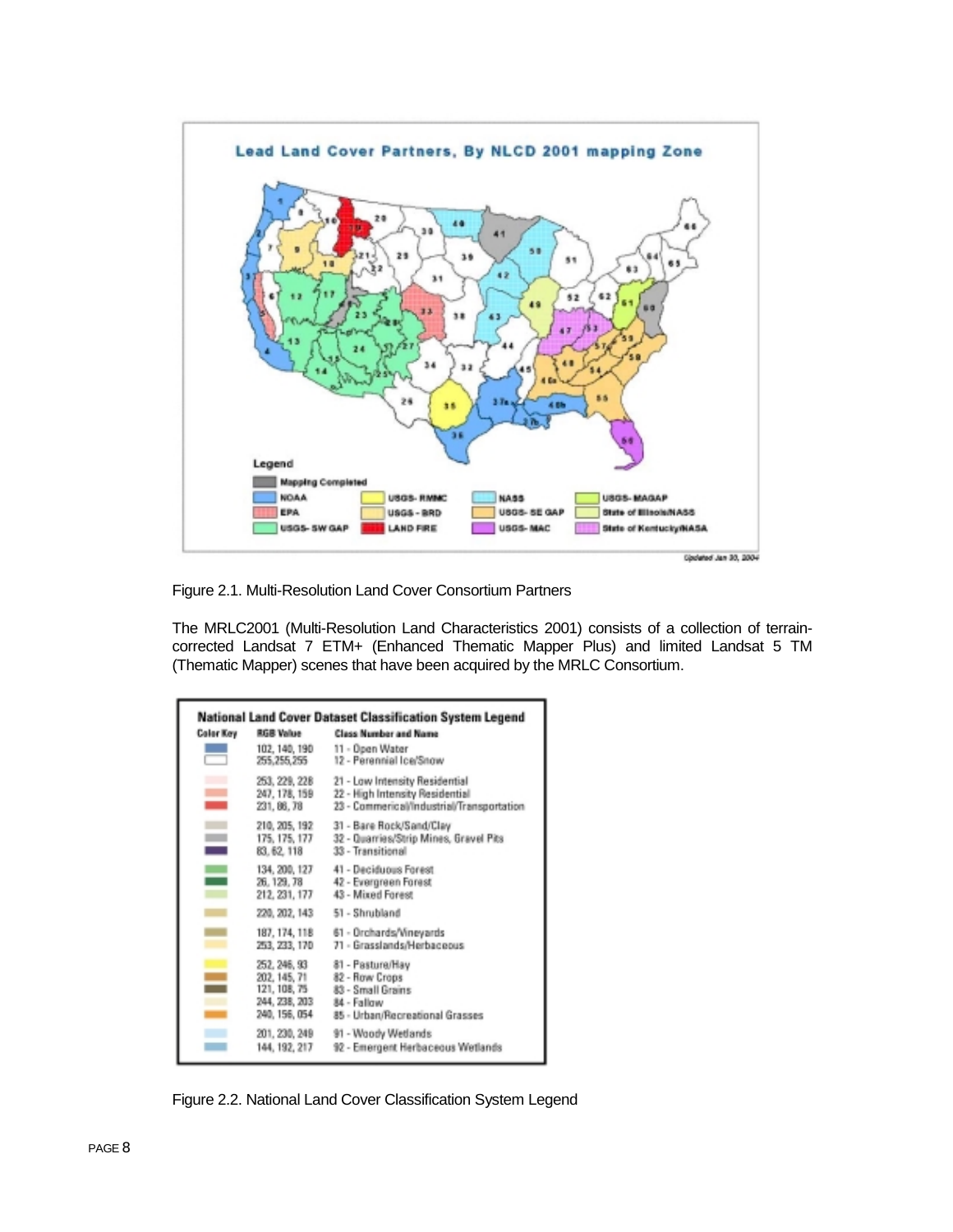Because of USGS restrictions on the distribution of terrain-corrected data, the MRLC2001 data are available to MRLC Consortium members and Approved USGS Researchers only. The MRLC2001 data cover the conterminous US, Alaska, and Hawaii. The Landsat scenes are primarily 2000 imagery, although individual dates may range from 1999 to present. Multi-temporal scenes may also be available, depending on location. Most of the images are of very high quality, and cloud cover is generally less than 10%. See Appendix C.g. for the metadata file. The classification utilized for this layer is shown in Figure 2.2 below.

Mexico does not have a coverage similarly titled; however, the land use and vegetation layer generated by CONABIO and mentioned in number 8 above closely resembles the Land Cover layer for the US.

#### 10) **Pesticide Use Data**

#### California

The California Department of Pesticides Regulation (CDPR) makes information available on their website regarding use of pesticides by area and chemical. The information can be downloaded from a regular web browser by carrying out different types of queries. When a query becomes too complex for the server to handle, a formal request must be made to the CDPR. If the user needs the entire suite of files for a specific year, the user can buy a CD-ROM with all the information available for 58 counties in the State of California.

California has been under full-use reporting since 1990, becoming the first state to require reporting of all agricultural pesticide use, including amounts applied and types of crops or locations (e.g., structures, roadsides) treated. Commercial applications–including structural fumigation, pest control, and turf applications–must also be reported. The main exceptions to full-use reporting are home and garden applications, as well as most industrial and institutional uses. This information was acquired for the last three years that the data were available, which are 2000, 2001 and 2002.

To enhance accuracy of the data, DPR contracts with agricultural commissioners in the state's 58 counties for the electronic submission of their pesticide use data. To further improve the accuracy and timeliness of pesticide use data, DPR initiated the California Electronic Data Transfer System (CEDTS) in 1994. This system allows growers and pest control operators to electronically transfer application data to the agricultural commissioners' office. By the close of 1998, 36 counties were capable of receiving data through the CEDTS program. Although response to CEDTS from pesticide users was favorable, adoption of the reporting system was slow. Many growers and pest control operators lack the time and expertise to write the software that pulls together the necessary pieces of information into a single pesticide use application database that meets DPR's standardized data requirements. In response, private software providers and others began introducing systems that allowed use reporting via internet websites in 1999. In addition, new programs are being developed to enable nonagricultural users of pesticides to file electronic reports. Appendix C.h. shows a very complete record documenting pesticide use data for California for 2002. Identical reports are included for years 2001 and 2000 on the compact discs provided with this report.

#### Arizona

The Arizona Department of Agriculture was contacted in March 2004 to gather the needed information. The entire set of data was received in December of the same year, about six months later than promised by the agency. These files contain very good information in terms of locating a specific application on a specific date. By querying this information, the user can precisely identify the date, location, type of crop and acreage where the chemical was applied. A sample file of this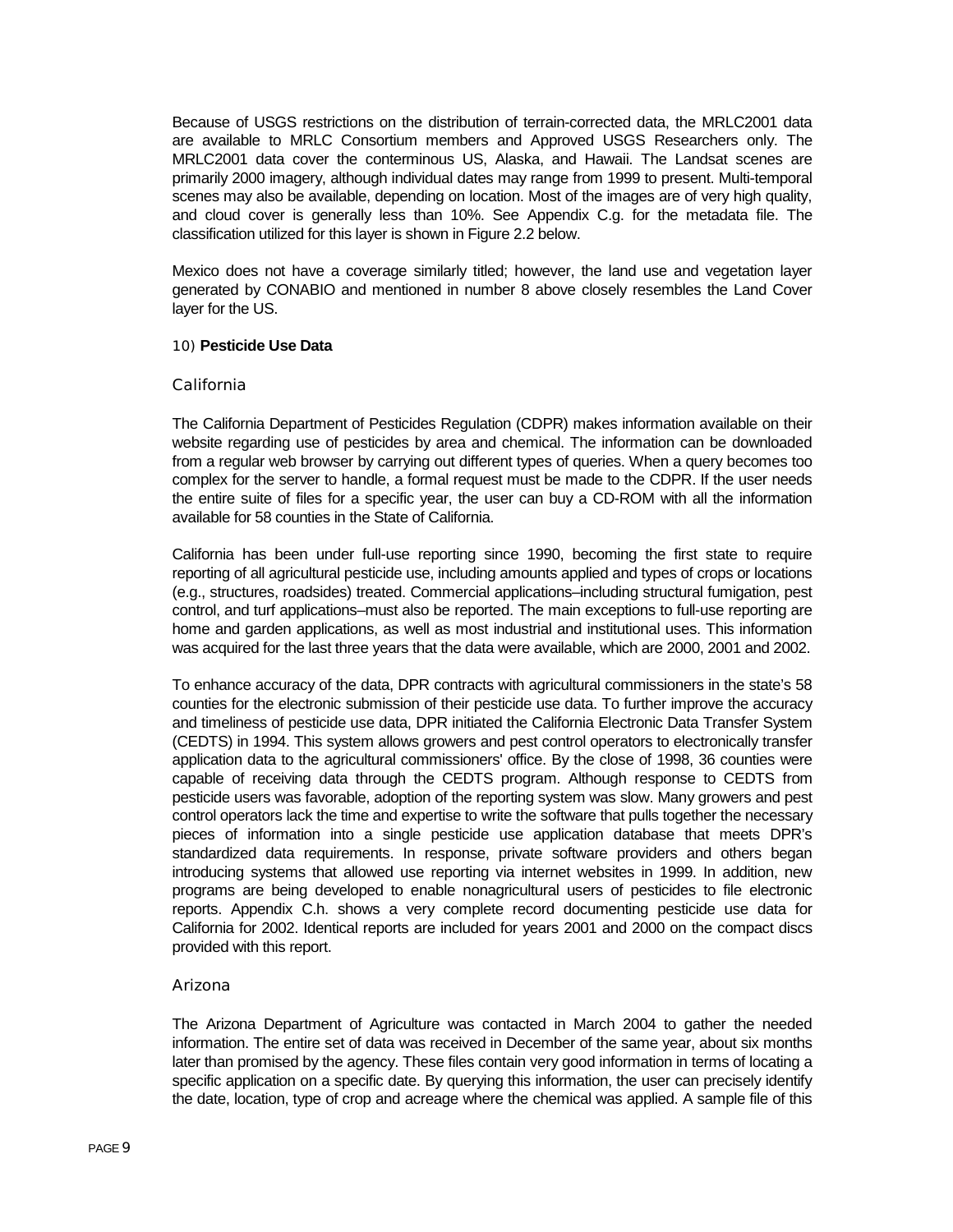dataset can be seen in Appendix C.h. Even though this information is not readily available for download and is not as easy to access as in California, the information can be requested and provided at some point in time thanks to the reporting system that allows the Arizona Department of Agriculture to hold this database. Data included in this report are for the period 2000—2003, and each record is available on CD provided in conjunction with this report.

A pesticide dealer shall file quarterly reports within 30 days after the end of a calendar quarter (March 31, June 30, September 30, and December 31), indicating the quantity and date of sales of agricultural use pesticides on the Groundwater Protection List that are soil-applied. A report is required only from a pesticide dealer who makes the final sale prior to use. A pesticide applicator shall report the use of any agricultural use pesticide on the Groundwater Protection List that is soilapplied. The report shall be filed no later than the first Monday following the date of the pesticide application. If the first Monday following the date of the pesticide application is a holiday, the report shall be postmarked no later than the first working day following the holiday.

Pesticide use and application reporting is governed by the Arizona Agricultural Administrative Rules, following the Arizona Administrative Code, shown in Appendix C.h. under Title 18. Environmental Quality, Chapter 6. Department Of Environmental Quality Pesticides And Water Pollution Control.

#### Other U.S. States

New Mexico does not require applicators to report any use of pesticides if not requested to do so. However, commercial, noncommercial and public applicators are required to keep records of their applications, and these should be available to the New Mexico Department of Agriculture (NMDA) within 24 hours of application. Owners of property with pesticides applied to their acreage and the NMDA should receive a copy of these records upon written request. Private applicators, which are farmers and ranchers in New Mexico, are exempt from these record-keeping requirements. The information must be recorded within 14 days of application, and must be kept for two years. However, the records are limited to USDA and NMDA representatives and health care professionals treating individuals who have been exposed to restricted use of pesticides. (SWEC, 2004)

Texas applicators must keep records for two years after application of pesticides or herbicides, but there is no centralized place where applicators report their activity throughout the year. If anyone wants information on these applications, that person needs to go and visit each and every one of the applicators to gather that information, which is considered public information.

The Texas Administrative Code states in Title 4, Part 1, Chapter 7, Subchapter D, Rule §7.33 that private and commercial or noncommercial applicators shall keep records for a period of two years after each restricted-use pesticide, state-limited-use pesticide, or regulated herbicide. See Appendix C.h for a copy of this rule. But there is no consolidating body that collects this information in a single place. Therefore, data for this state were extremely difficult to collect, and only pesticide use data from USGS estimates at the county level were collected.

#### MEXICAN STATES

Pesticide use in Mexico has been brought up by the sanitary agencies during the last 20 to 30 years in Mexico. However, the record-keeping task was almost nonexistent back then, and it has become clearer during the last 15 years, since there is a need to monitor and control the use of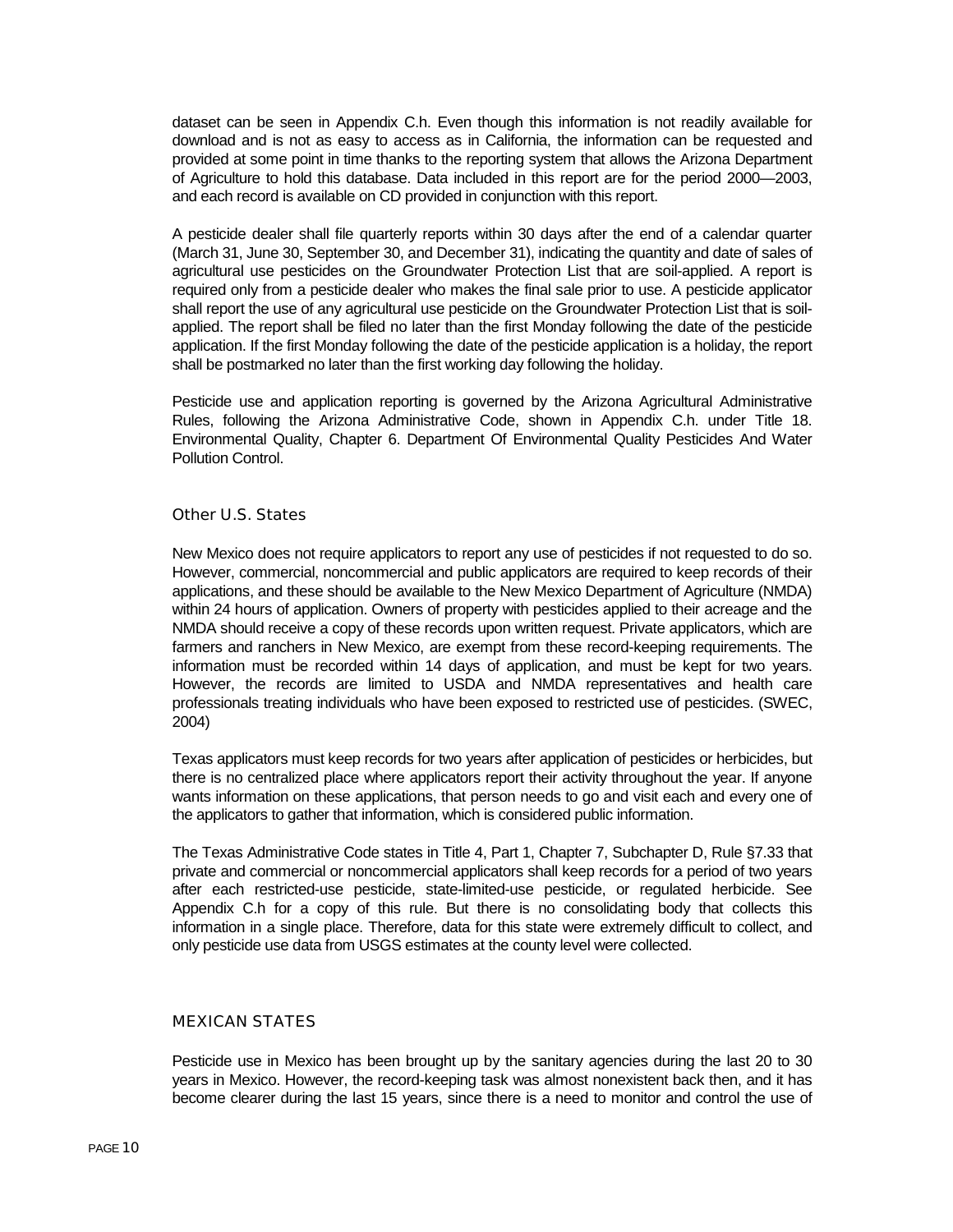pesticides. Almost 20 years ago the CICOPLAFEST, which means Interagency Commission for the Control of Processes and Use of Pesticides and Toxic Substances (*Comisión Intersecretarial para el Control del Proceso y Uso de Plaguicidas y Sustancias Tóxicas*) was created to coordinate interdepartmental efforts, to include private sector strategies, and to facilitate compliance with health, sanitary and environmental laws in Mexico. Despite efforts on the part of CICOPLAFEST to control the use of pesticides, there is no record-keeping regulation that requires the applicators to maintain records or report the use of pesticides.

According to the Regulation of Use and Control of Herbicides (see Appendix C.i.) for Mexico, the most common requirement for applicators is to use chemicals that are registered with the agency, but in any case it is a requirement that a record of the application be generated. In spite of this fact, most of the agencies keep records only if they feel can be useful to them for administrative or financial purposes. Below there is an explanation of each one of the contacts made with the states and the data acquired.

At the beginning of the contract, PAHO was in charge of gathering data for the Mexican side. For this purpose, several agencies were contacted at the local, state, regional, and federal levels. Most of the agencies dealt with the area of health and environment, such as the Secretariat of Health, Secretariat of Agriculture, Livestock, Rural Development, Fishing, and Food (*Secretaría de Agricultura, Ganadería, Desarrollo Rural, Pesca y Alimentación,* SAGARPA). The National Water Commission (*Comisión Nacional del Agua,* CNA), the International Water and Boundary Commission (*Comisión Internacional de Límites y Aguas,* CILA), were among others that were contacted less formally. Unfortunately, these efforts were not productive, and the main reason was that data were nonexistent.

Therefore a different approach was taken, and PAHO and Mr. Barud decided that Mr. Barud would look for the information following up with the contacts previously made by PAHO for this purpose. Below is a summary of the activities that took place to obtain pesticide use data for the Mexican side.

| <b>Baja California</b><br><b>MAXIMILIANO CERVANTES RAMIREZ</b><br>Deleg. Estatal en Baja California<br>Jefe del Programa de Sanidad vegetal<br>Av. Reforma y Calle L No.S/N - Piso-PB<br>Col. Nueva C.P. 21100<br>MEXICALI, BAJA CALIFORNIA<br>TEL. (686) 553-6140 EXT. 41<br>mcervantes@bc.sagarpa.gob.mx | Sonora<br>VICTOR M. BELTRAN FAVELA<br>Deleg. Estatal en Sonora<br>Jefe del Programa de Sanidad Vegetal<br>Blvd. y paseo rio de Sonora sur y comonfort,<br>Edif. México 2o. Nivel, Centro de Gobierno<br>Col. Villa de Seris C.P. 83280<br><b>HERMOSILLO, SONORA</b><br>TEL. (662) 259-9822<br>son_psv@sagarpa.gob.mx |
|------------------------------------------------------------------------------------------------------------------------------------------------------------------------------------------------------------------------------------------------------------------------------------------------------------|----------------------------------------------------------------------------------------------------------------------------------------------------------------------------------------------------------------------------------------------------------------------------------------------------------------------|
| Chihuahua<br>RODRIGO GARCÍA ALDACO<br>Calle Perú #293 Nte.<br>CD. JUÁREZ, CHIHUAHUA<br>TEL. (656) 682-3024                                                                                                                                                                                                 | Coahuila<br>RICARDO E. FRAUSTRO SILLER<br><b>SAGARPA</b><br>Deleg. Estatal en Coahuila<br>Jefe del Programa de Sanidad Agropecuario<br>Km. 7.5 Carr. Central No. - Piso-PB<br>Col. C.P. 25016<br>SALTILLO, COAHUILA DE ZARAGOZA<br>TEL. (844) 411-8326 EXT. 8326                                                     |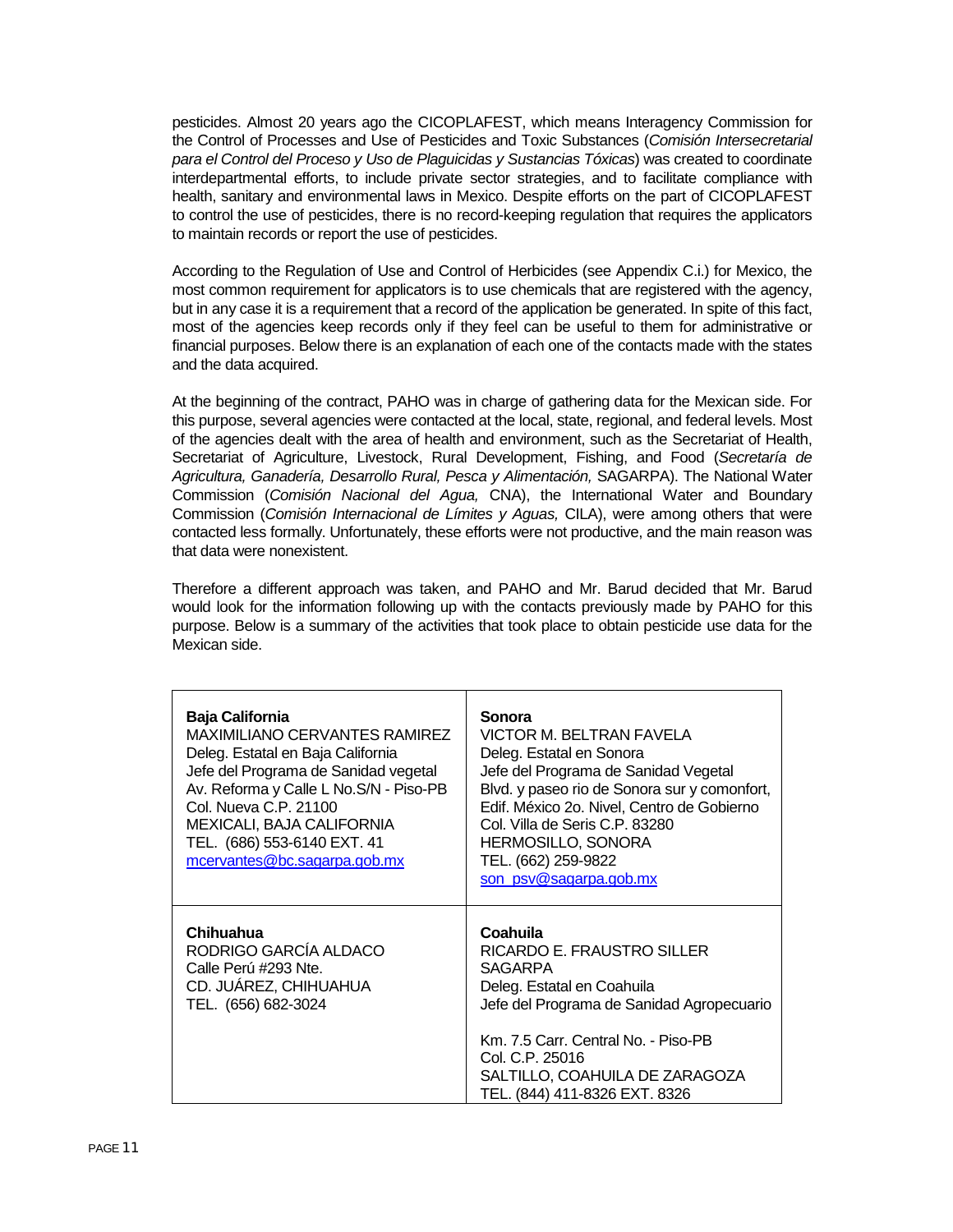|                                                                                                                                                                                                                                                                                                                                                      | psy@coa.sagarpa.gob.mx                                                                                                             |
|------------------------------------------------------------------------------------------------------------------------------------------------------------------------------------------------------------------------------------------------------------------------------------------------------------------------------------------------------|------------------------------------------------------------------------------------------------------------------------------------|
| Nuevo León<br>JUAN UBALDO GONZALEZ<br><b>GONZALEZ</b><br>Jefe de Programa de Información y<br>Estadística<br>Deleg. Estatal en Nuevo León<br>Av. Constitución No.4101 Oriente- Piso-<br>Col. Fierro C.P.64590<br>MONTERREY, NUEVO LEON<br>TEL. (81) 8126-7519<br>TEL. (81) 8126-7500 EXT. 77034<br>FAX. (81) 8126-7503<br>jubaldo@nvl.sagarpa.gob.mx | <b>Tamaulipas</b><br>PROGRAMA DE SANIDAD VEGETAL<br>Ing. Humberto Ramírez<br>(834) 318-2107 ext 79245<br>progsv@tml.sagarpa.gob.mx |
| 0R                                                                                                                                                                                                                                                                                                                                                   |                                                                                                                                    |
| Ing. Joel Pablo García<br>jefe de distrito de riego de Anahuac<br>(873) 737-0047                                                                                                                                                                                                                                                                     |                                                                                                                                    |

Table 2.2. Principal contact persons for pesticide use information

#### Baja California

Among other persons, the Vegetation Sanitation Manager, Ing. Maximiliano Cervantes Ramírez was contacted at the Mexicali office of SAGARPA. He was apprised of the purpose of the Project and was able to provide an electronic version of the summary that was furnished by their office showing the use of pesticides for the 2003 irrigation season. See Appendix C.i. to view this report.

According to information gained from Mr. Cervantes Ramírez in several conversations, these estimates are similar to what might have been applied in the previous two or even three years. This might indicate that even the numbers given are rough estimates of whatever is applied in that area.

Mr. Cervantes Ramírez mentioned that they usually keep some record of the use of pesticides for high volume crops such as cotton, wheat, and sometimes alfalfa, but not for vegetables such as lettuce and others that are grown in the area. His contact information is shown in Table 2.2. above.

#### Sonora

After several calls to various individuals within the SAGARPA office in Sonora, Mr. Victor Beltran Favela, Manager of Vegetation Sanitation mentioned that the requested information concerning the use of pesticides is not in their files or those of any other regional branch of SAGARPA in Sonora. Mr. Beltran mentioned that the only thing he could do is to provide the project with a list of all registered companies that handle pesticides. They might be able to determine what pesticides have been applied in the past. However, they are not required by law to provide that information if they feel they do not want to. In addition, most of these companies are located further south in the state, where there is more agricultural activity.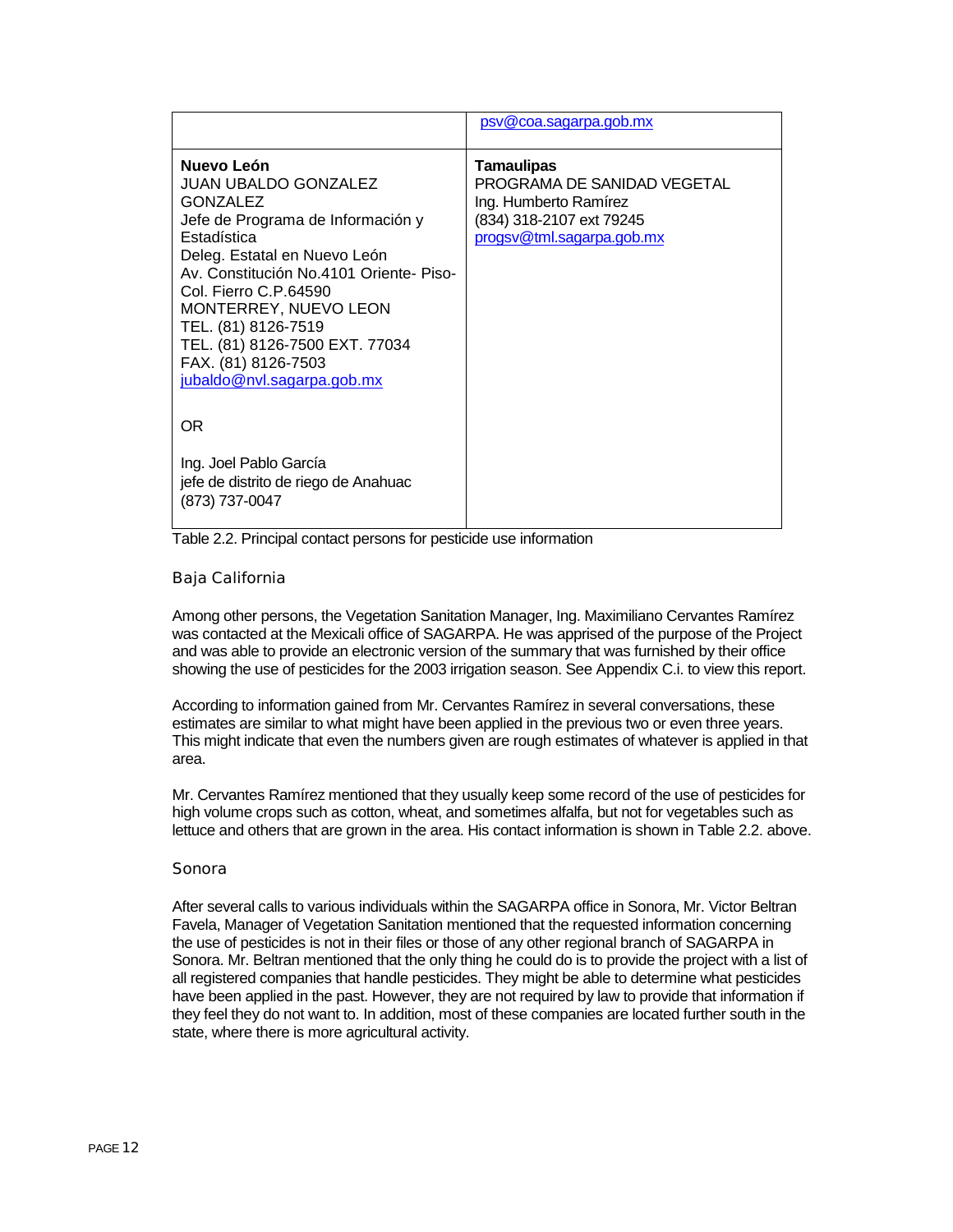#### Chihuahua

The contact for the Juarez Valley in Chihuahua provided copies of a weekly report on the application of pesticides in the valley. These reports are for the year 2004 and concern most of what is grown in the Juarez Valley. See this report in Appendix C.i. Information from the Ojinaga area, where the Río Conchos meets with the Río Bravo-Rio Grande, was not available through this office.

#### Coahuila

In this state the person who was able to provide some information was Mr. Ricardo Fraustro who only said that he is not aware of any information about pesticides available other than a list of industries that are registered to sell pesticides, who are called pesticide vendors (*comercializadores* in Spanish). He mentioned that even that list does not exist, and he will have to generate it if I need it. Mr. Fraustro also mentioned that most of the agriculture is in the southern portion of the state and that the main activity is livestock and ranching, not agriculture.

#### Nuevo León

The state of Nuevo León has just a few areas within the 100 km buffer zone in which agriculture is an important activity. The most important area is the Municipality of Anahuac, which is not necessarily on the border but is within the 100 km buffer zone. According to the state SAGARPA office in the area of Vegetation Sanitation, no one handles the type of monitoring that we are looking for. They only handle lists of authorized pesticide vendors, but nothing else. However, they mentioned that in some cases, the local offices that are in charge of keeping some basic statistics or information about type of crop, acreage, etc., might have some pesticide use information. The personnel in charge of these units, called Development Districts (*Distritos de Desarrollo*) do not have that information handy either; however, they can look for it and provide estimates.

Our contact for Nuevo León provided important information that if it was not very well kept during the year on a list in writing, he was able to gather the data and gave Mr. Barud some numbers that Mr. Barud typed from his conversation. This report is attached on Appendix C.i.

#### **Tamaulipas**

During conversations between Mr. Barud and the contact for Tamaulipas, Mr. Humberto Ramírez told Mr. Barud on several occasions that the data are available and will be furnished, but he has reported having problems with his computer and has been unable to provide the data in question. At the time of this report, no data have been collected from him. This is unfortunate because the counties of Reynosa and Matamoros have large agricultural areas along the Río Bravo/Rio Grande Lower Valley.

#### 11) **Pesticide Use Estimates – USGS 1997**

The Pesticide National Synthesis Project is part of the U. S. Geological Survey's National Water Quality Assessment Program (NAWQA). The program began in 1991 for the purpose of producing a long-term assessment of the status of and trends in the quality of the nation's water resources. Pesticides are one of the highest-priority issues for the NAWQA. Therefore, information on the amount and distribution of pesticide compounds used throughout the United States is essential to evaluate the relationship between water quality and pesticide use. This information is the basis of the US Geological Survey's National Water-Quality Assessment (NAWQA) Program studies of the effects of pesticides on water quality in 57 major hydrologic systems, located throughout the conterminous United States. To support these studies, a method was devised to estimate county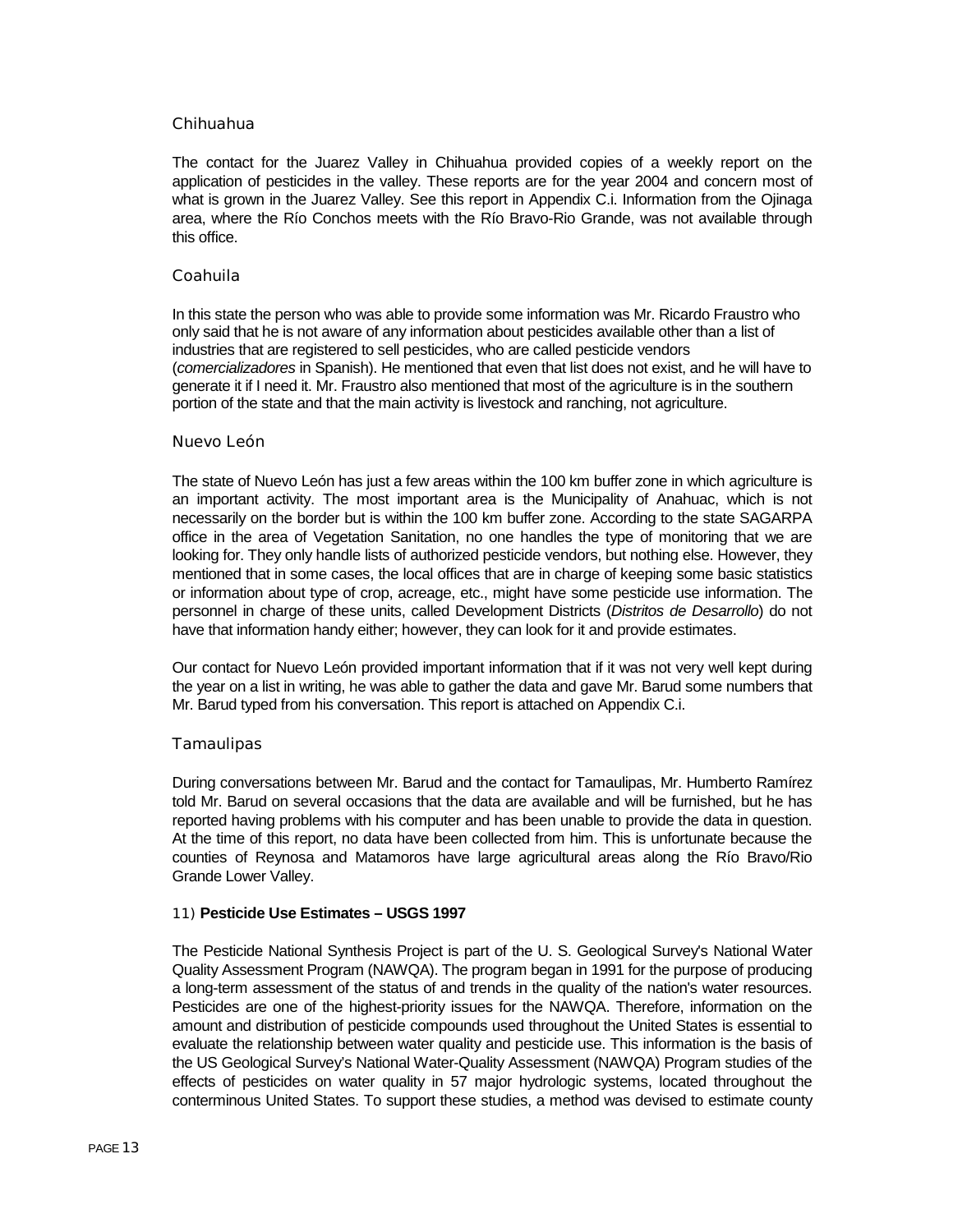pesticide use for the conterminous United States by combining (1) state-level information on pesticide use rates available from the National Center for Food and Agricultural Policy, and (2) county-level information on harvested crop acreage from the Census of Agriculture. The average annual pesticide use, the total amount of pesticides applied (in pounds), and the corresponding area treated (in acres) were compiled for the 208 pesticide compounds that are applied to crops in the conterminous United States. Appendix C.j. shows a hard copy of this database for counties in the states sharing a boundary with Mexico. An extensive methodological article was published by the USGS, an electronic version of which is included in the CD packet provided.

Pesticide use was ranked by compound and crop on the basis of the amount of each compound applied to 86 selected crops. Tabular summaries of pesticide use for NAWQA study units and for the Nation were prepared, along with maps that show the distribution of selected pesticides to agricultural land.

In addition, a copy of the raw dataset for pesticides estimates by county was provided by the USGS to be incorporated into this report. An electronic version of this file is included in the CD packet provided.

#### 12) **Census Demographics**

Census data for both countries are regularly available for the last two or three decades in digital format. The data gathered for the US side are in tabular form and available through the official site of the US Census at no cost. Data for the Mexican side have been collected from the databases available by the INEGI on their SCINCE CD, which comes in one CD for each state. Both databases are for the 2000 census and are at Census Tract and AGEB level. Sample tables of these databases are located in Appendix C.k. The actual electronic files are located on the CDs provided.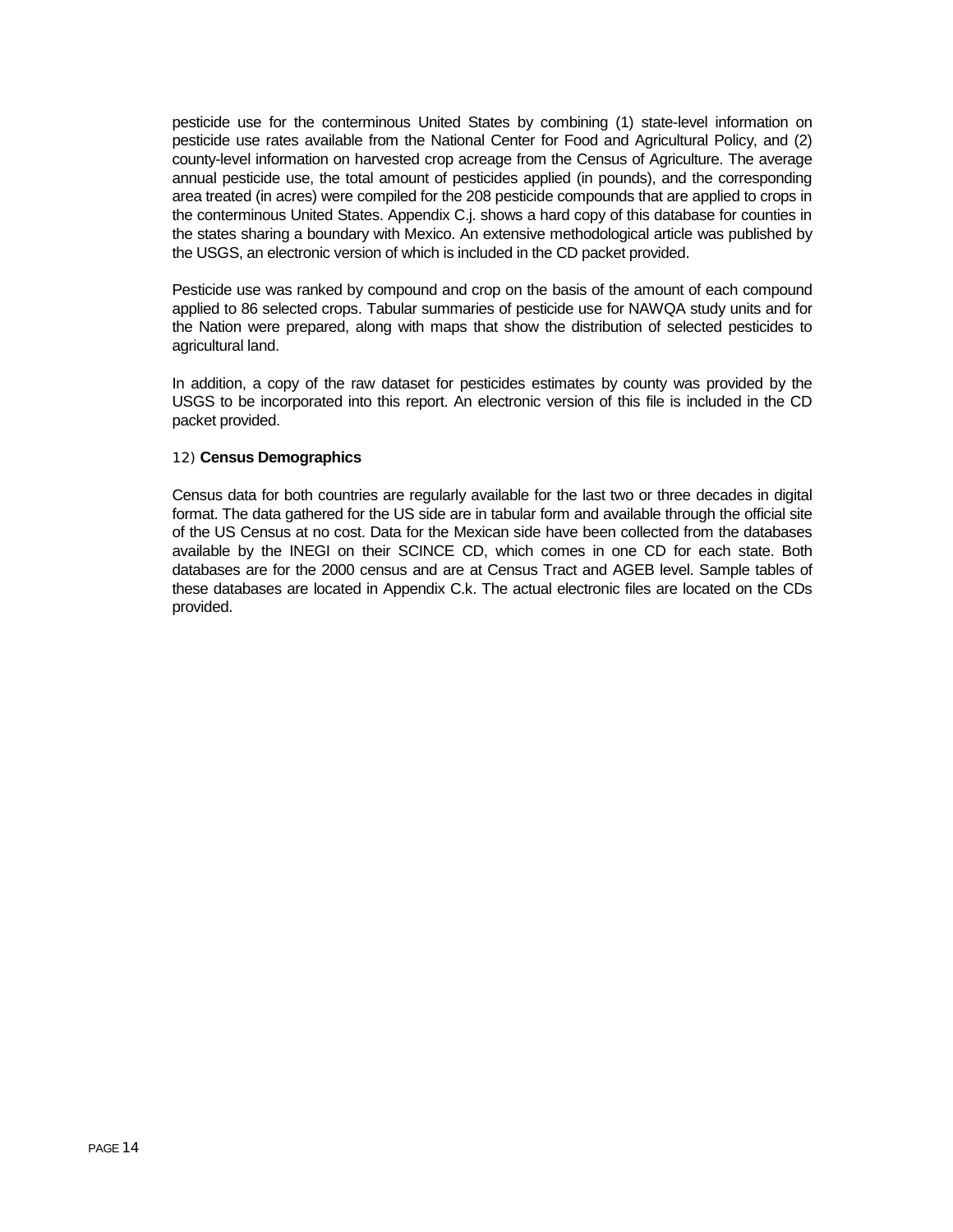

## GIS Developed

### US-Mexico Border Map

The map below shows the complete US-Mexico Border and represents in various shades the total amount of pesticides applied in a specific County or Municipio. It shows a nice comparison between the Counties or Municipios in which the agricultural activity is greater. This map is very similar to the study performed by the USGS, in which pesticide use estimates were given. However, this map shows authentic numbers and not estimates, at least for the states of California and Arizona.



Figure 3.1. Sample Map showing amount of pesticide use in the US-Mexico Border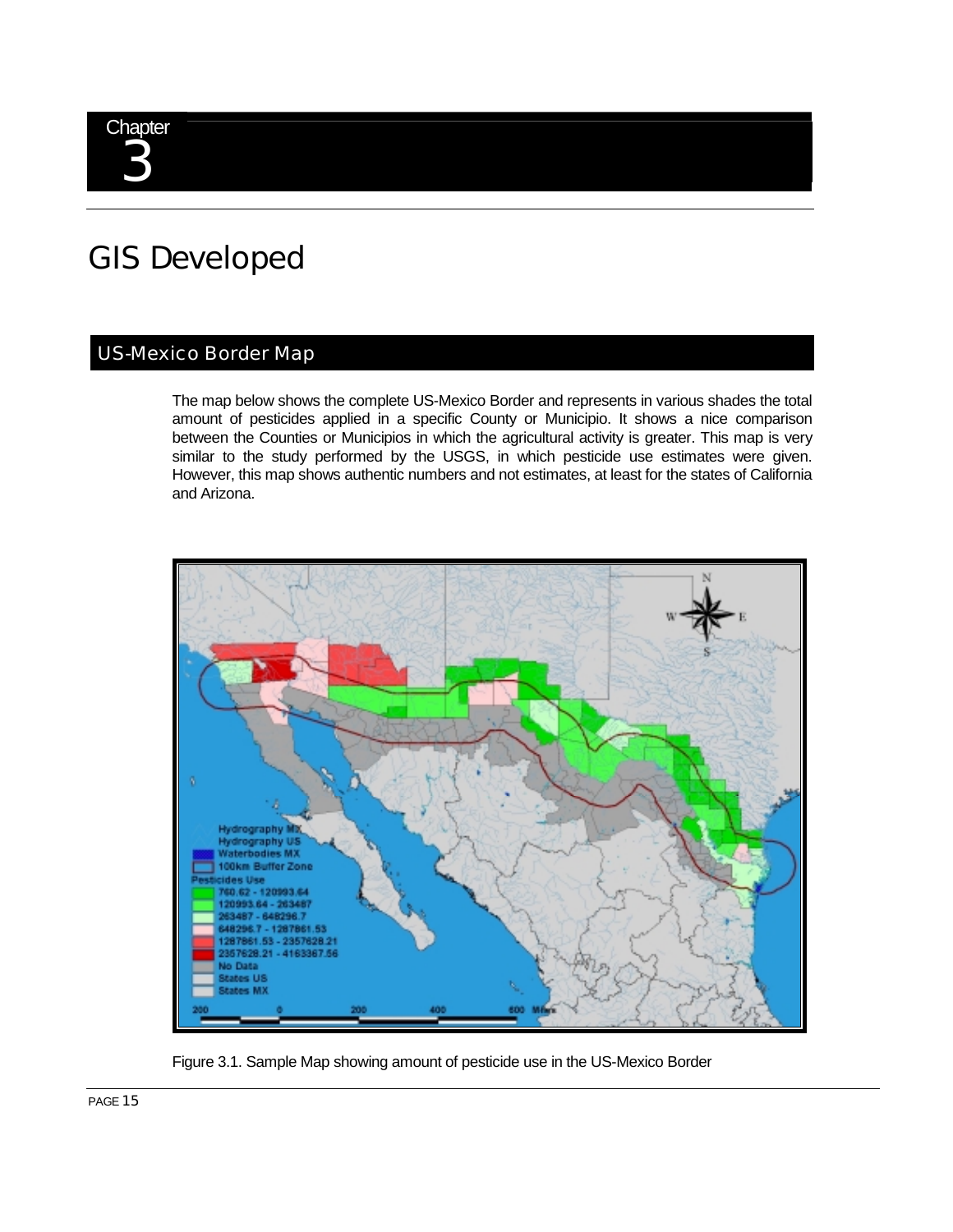### State Level Map

The map in Figure 3.2 is an example of what a good record keeping and reporting system is all about. The CDPR has done an excellent job by compiling data such as these. With this kind of data the possibilities are excellent for tracking any illnesses related to pesticides. The geographic areas are small enough that the exact crop in which a case might have occurred can be determined. In terms of the dating, the fact that there are very good records on an application-byapplication basis means the data are very reliable and there is no room for erroneous assumptions. The information speaks for itself.

Statistically, the fact that having information as accurate as this allows for professional studies and very reliable decisions. In the health arena there should not be a significant possibility for error. Moreover, the farm workers and other exposed people should have the right to decide for themselves if they want to work in an area that uses greater or lesser amounts of chemicals. Perhaps at the state level, or even at the county level, the responsibility might lie over the entire county and not with a single producer or geographic area that might be the only one responsible.



Figure 3.2. Sample map showing amount of pesticide use in California.

### County/Municipio Level Map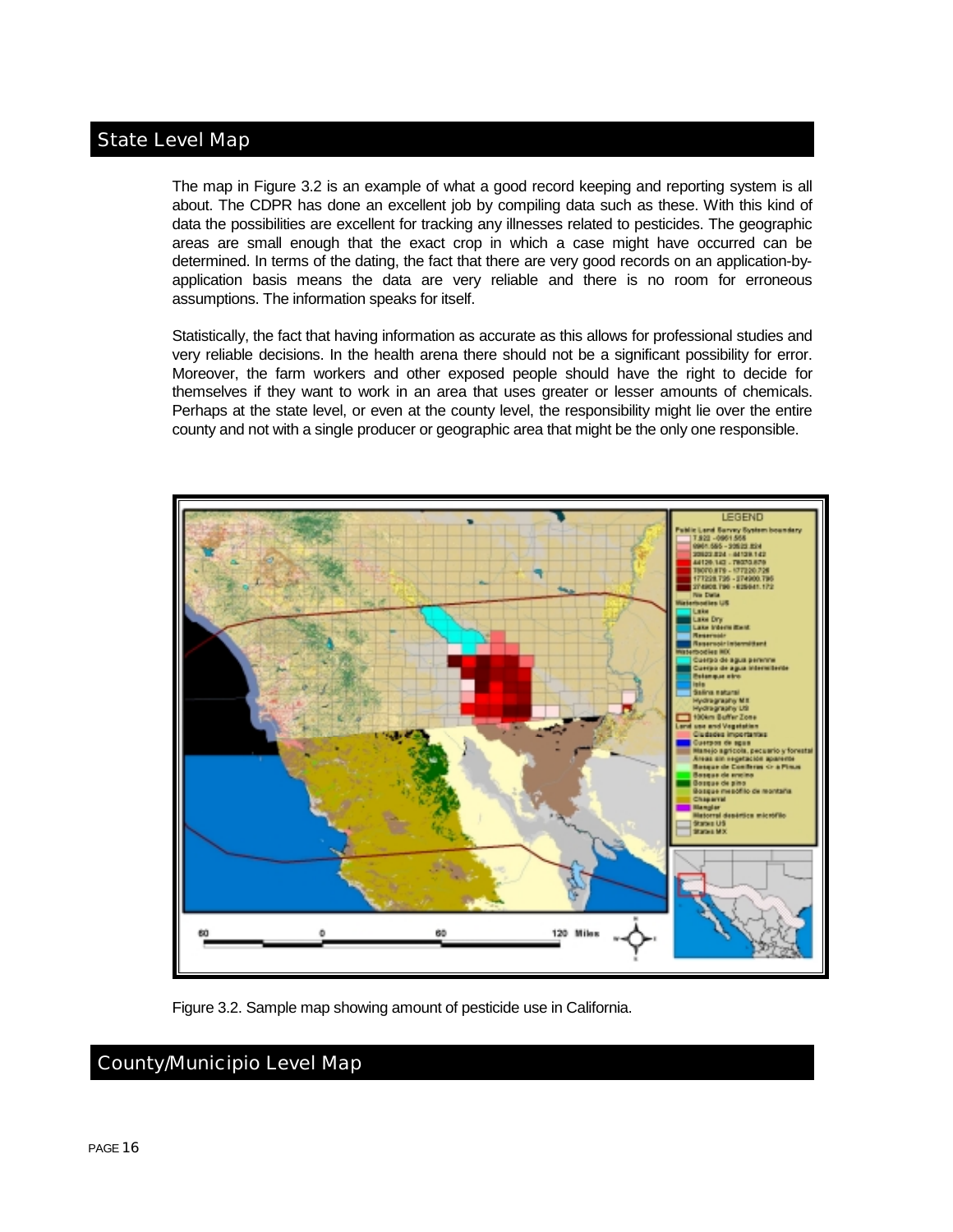The excellent possibilities with using GIS and a good dataset in terms of integrity, reliability, accuracy, and content of the information, give the user a strong tool to make informed decisions. This is the case with databases such as the one from the Arizona Department of Agriculture used in conjunction with the Arizona Department of Water Resources. These two datasets are such that they allow a visual understanding of the pesticide use on a very large scale. This condition allows any researcher and decision maker to take appropriate steps toward research for planning, health risk assessment, etc., and to be confident that the decision will be the best possible.

On the other hand, the lack of information sometimes creates a more problematic situation, causing agencies to make wrong decisions. Figure 3.3 below shows a model of data available for Arizona and California.



Figure 3.3. Sample map showing amount of pesticide use in Yuma, Arizona.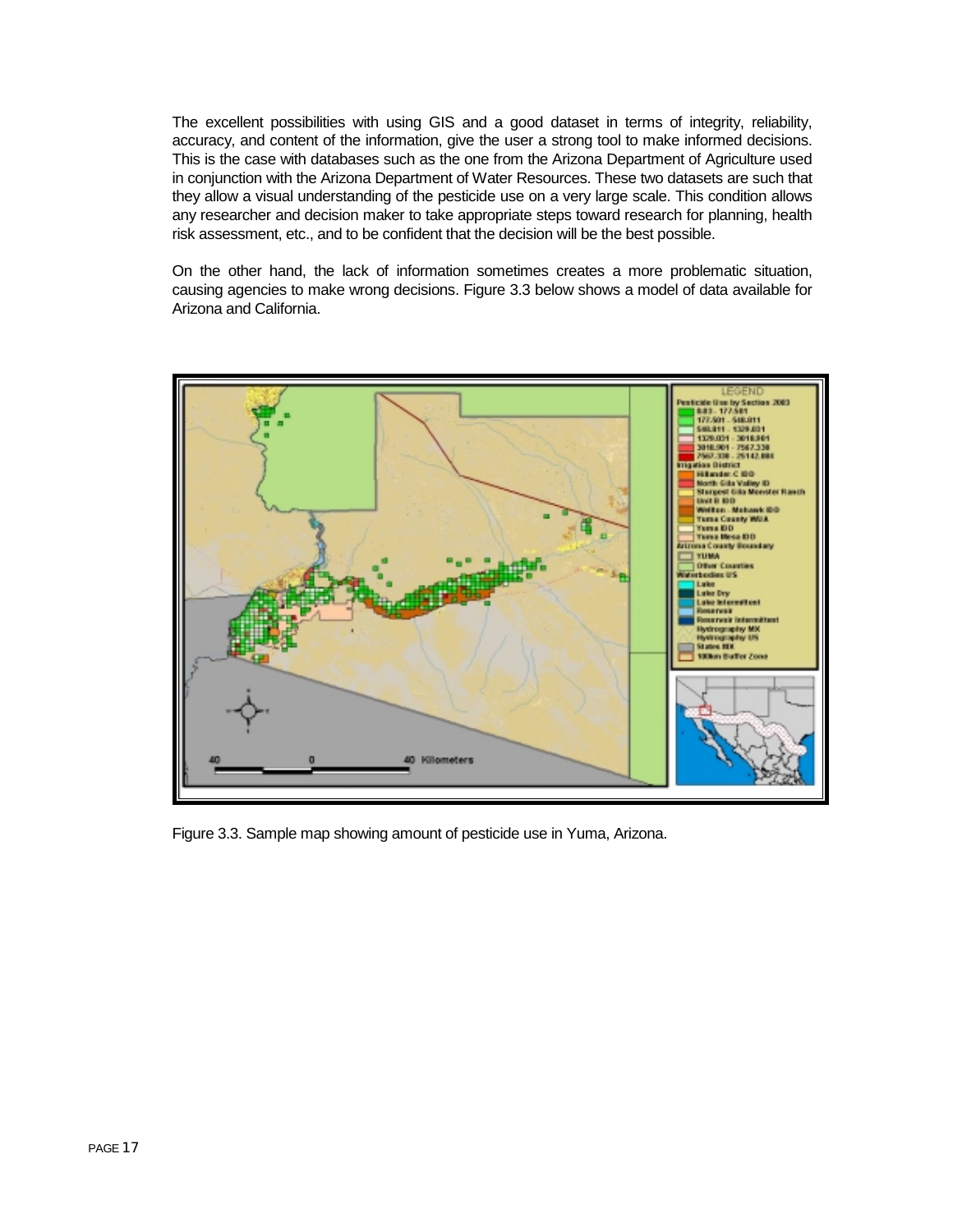## Recommendations

#### Data

Availability of data for states in the US varies dramatically. California and Arizona are very much ahead of New Mexico and Texas. The existing process for collecting and reporting pesticide usage for California should be used as a benchmark for the rest of the states in the region.

#### Laws and Regulations

More specifically, the proposed changes are recommended in the policy arena so that pesticide use data are more readily available for all the states and counties within the US–Mexico border region. The recommendations below are listed in priority order according to the author's point of view.

- 1) On the Mexican side there exists the need for generating pesticide application records and data reporting at the three levels of government. As mentioned in this report, only a few agencies have informal reporting systems in place and it will be good to implement them across the country. However, these reporting systems are not required by law. Therefore, in most cases the data are not available.
- 2) Pesticide use data in New Mexico should be in the public domain, so that in case of any health issue associated with human exposure to pesticides, investigations by third parties can be conducted. If confidentiality is an issue, special considerations may apply as well.
- 3) Pesticide use data in New Mexico should be reported in writing to an agency (perhaps the New Mexico Department of Agriculture) every time there is an application. Currently the law is set so that a report of application is provided in writing only upon request.
- 4) Pesticide use data in New Mexico and Texas should be gathered by a single agency, or at least by a single body, where it can be hosted for public use. Currently, the data is only available from the applicators and is not in the hands of a public agency.
- 5) It is recommended that the Arizona, New Mexico and Texas Departments of Agriculture establish a system in which pesticide use data are reported to these agencies in a timely, friendly and simple fashion. The model of the California Department of Pesticides Regulation to report data over the internet can be a good solution, but it might not be the cheapest way to accomplish this goal. Reporting might be done by the applicators, perhaps annually instead of every single time they apply a pesticide, to lower the costs of reporting.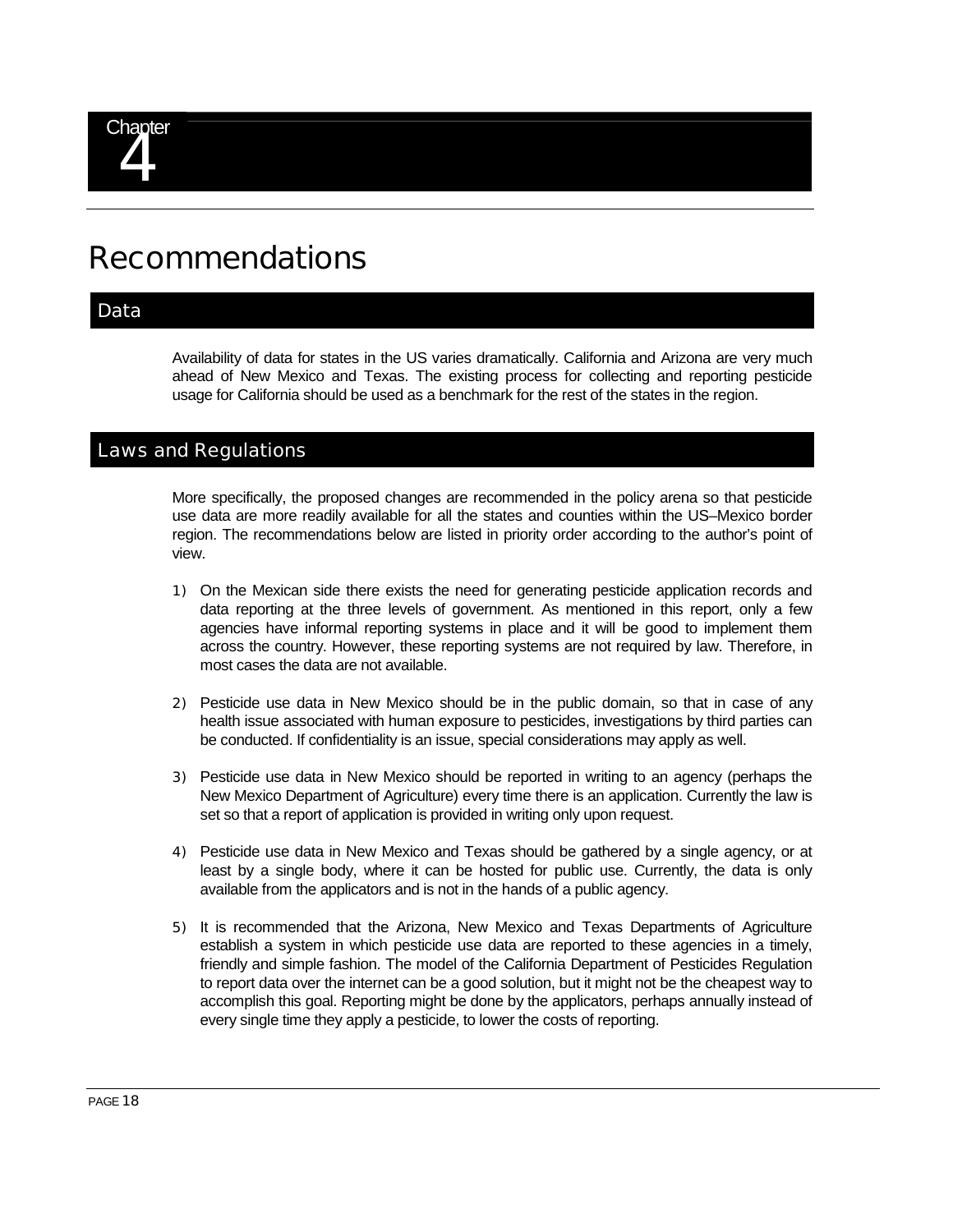## Appendix

### A. Cited References and Other Important Documents

Arizona Department of Health Services/ Bureau of Epidemiology and Disease Services/ Office of Environmental Health, *Arizona Lead & Pesticide Poisoning – annual report 2000* – July 2001.

Aspelin, A.L., A.H. Grube, & V. Kibler. 1991. *Pesticide industry sales and usage: 1989 market estimates.* Washington, DC: EPA Economic Analysis Branch.

Fuhrer, Gregory J., Robert J. Guilliom, Et al. The Quality of Our Nation's Waters: Nutrients and Pesticides; Circular 1225; U.S. Geological Survey, Reston, VA 1999, 90 pgs.

Gary W. Levings, Denis F. Haely, Steven F. Richey, and Lisa F. Carter. Water Quality in the Rio Grande Valley – Colorado, New Mexico, and Texas, 1992-95. U.S. Department of the Interior – U.S. Geological Survey, Circular 1162, 1998.

Ortega-Ceseña, J., Espinoza-Torrez, F., and Lopez-Carrillo, L., *El Control de los Riesgos para la salud generados por los plaguicidas organofosforados en México: Retos ante el Tratado de Libre Comercio,* Salud Pública de México, Nov-Dic 1994, Vol. 36, No. 6.

Southwest Environmental Center (SWEC), *A Citizens' Guide to Pesticides Use and Regulation in New Mexico. Practical Information to protect yourself, your community and the environment from harm*. January 2004.47 pp

Organización Panamericana de la Salud, Oficina de Campo, Frontera México-Estados Unidos, *Encuesta Sobre Salud Ambiental – Infraestructura y Recursos Humanos de los Estados de la Frontera Norte México*, El Paso, TX. Febrero 2001.

U.S. - Mexico Border Field Office of the Pan American Health Organization. Environmental Health Indicators For the U.S. - Mexico Border, Concept Document. El Paso, TX 2001.

U.S. - Mexico Foundation for the Science, Water and Health at the U.S.-Mexico Border - Science, Technology and Policy Issues, 1998

U.S. Department of Agriculture - New Mexico Agriculture Statistics Service. *New Mexico Agricultural Statistics 1999*. Las Cruces, New Mexico.

U.S. Department of Agriculture - New Mexico Agriculture Statistics Service. *New Mexico Agricultural Statistics 2002*. Las Cruces, New Mexico.

U.S. Environmental Protection Agency. *Toxic Chemical Release Inventory – Reporting Forms and Instructions. Revised 2001 Version. Section 313 of the Emergency Planning and Community Right-to-Know Act.* EPA 260-B-02-001. February 2002.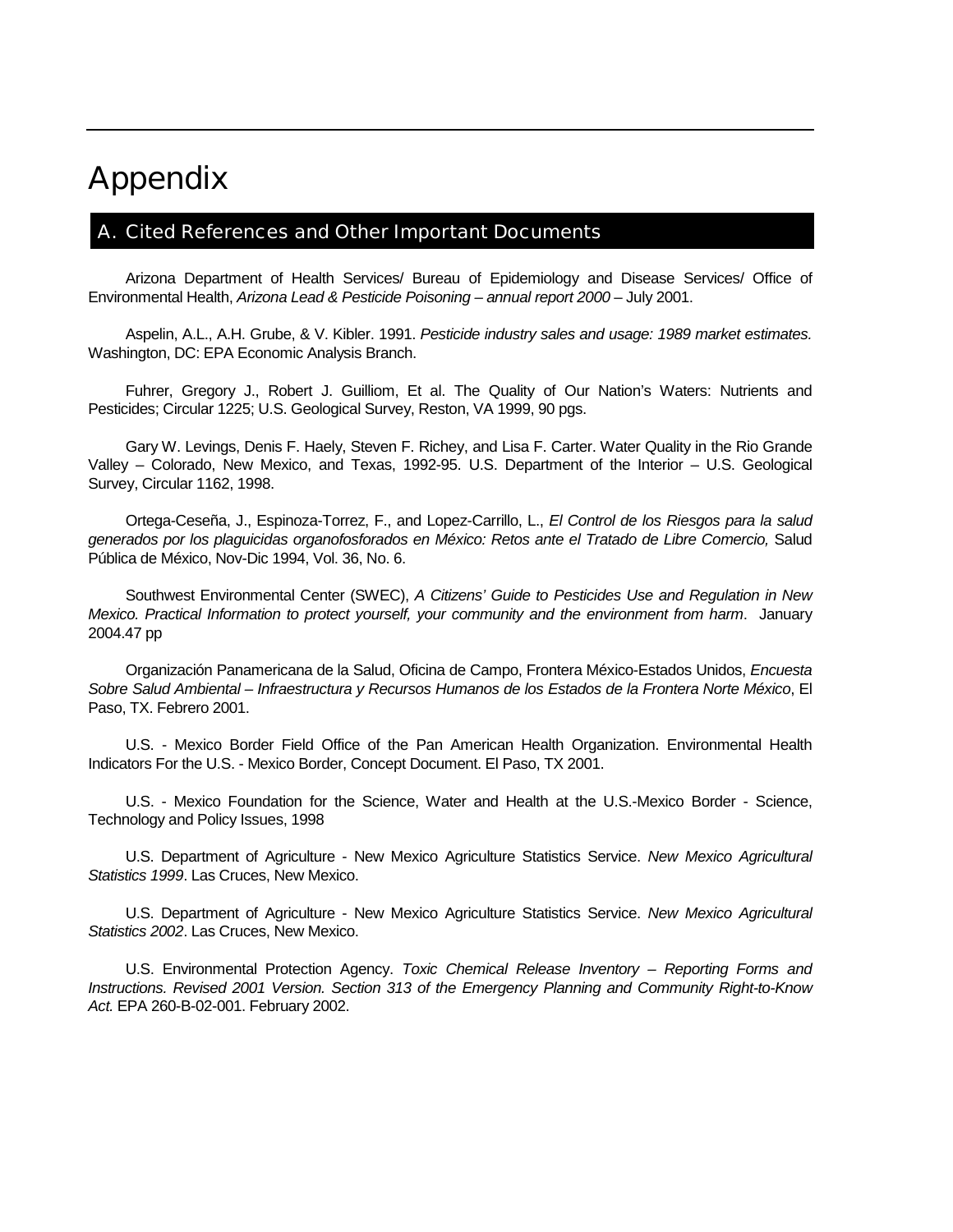## B. Program Timeline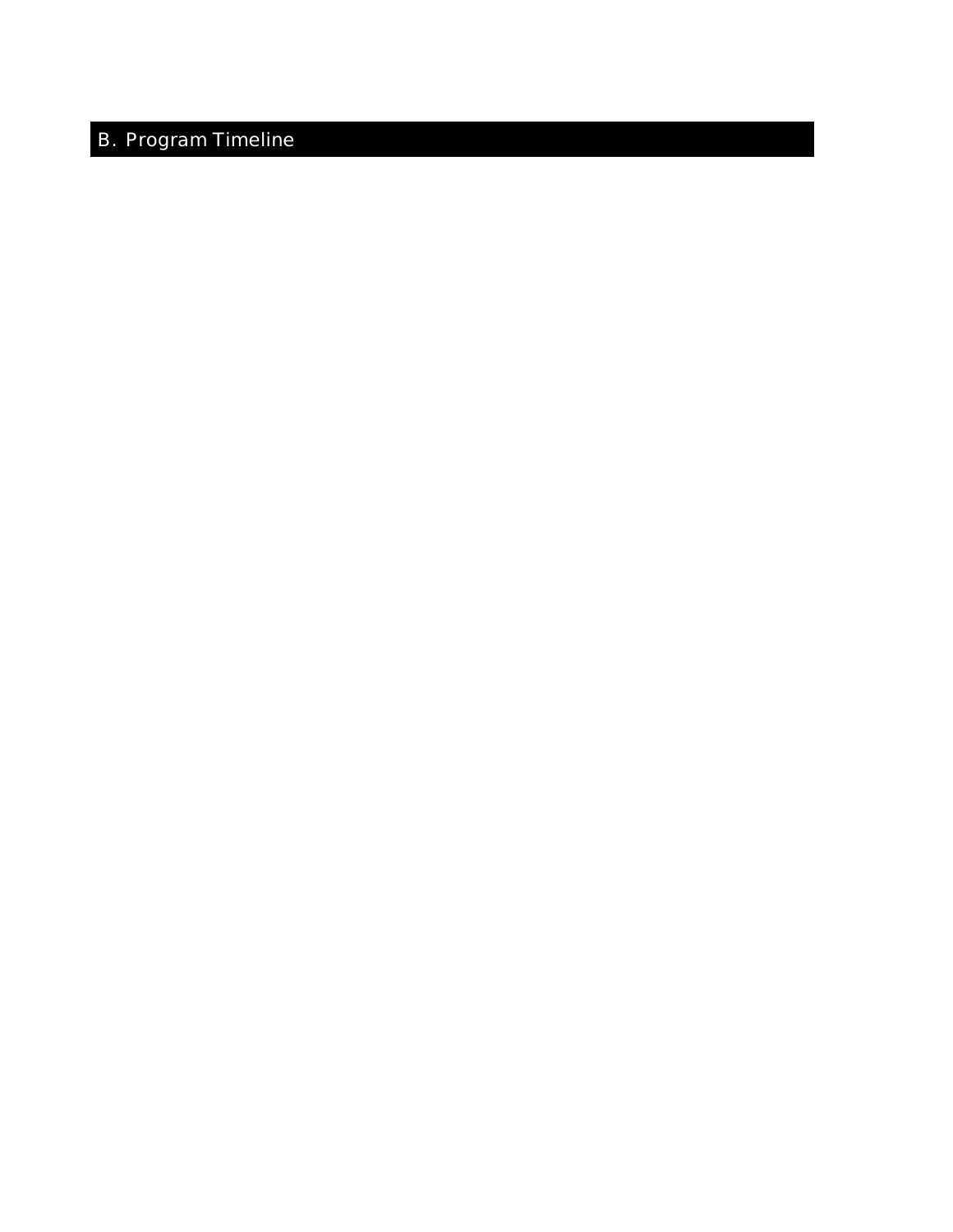## C. GIS Datasets

a. National and State Boundaries Metadata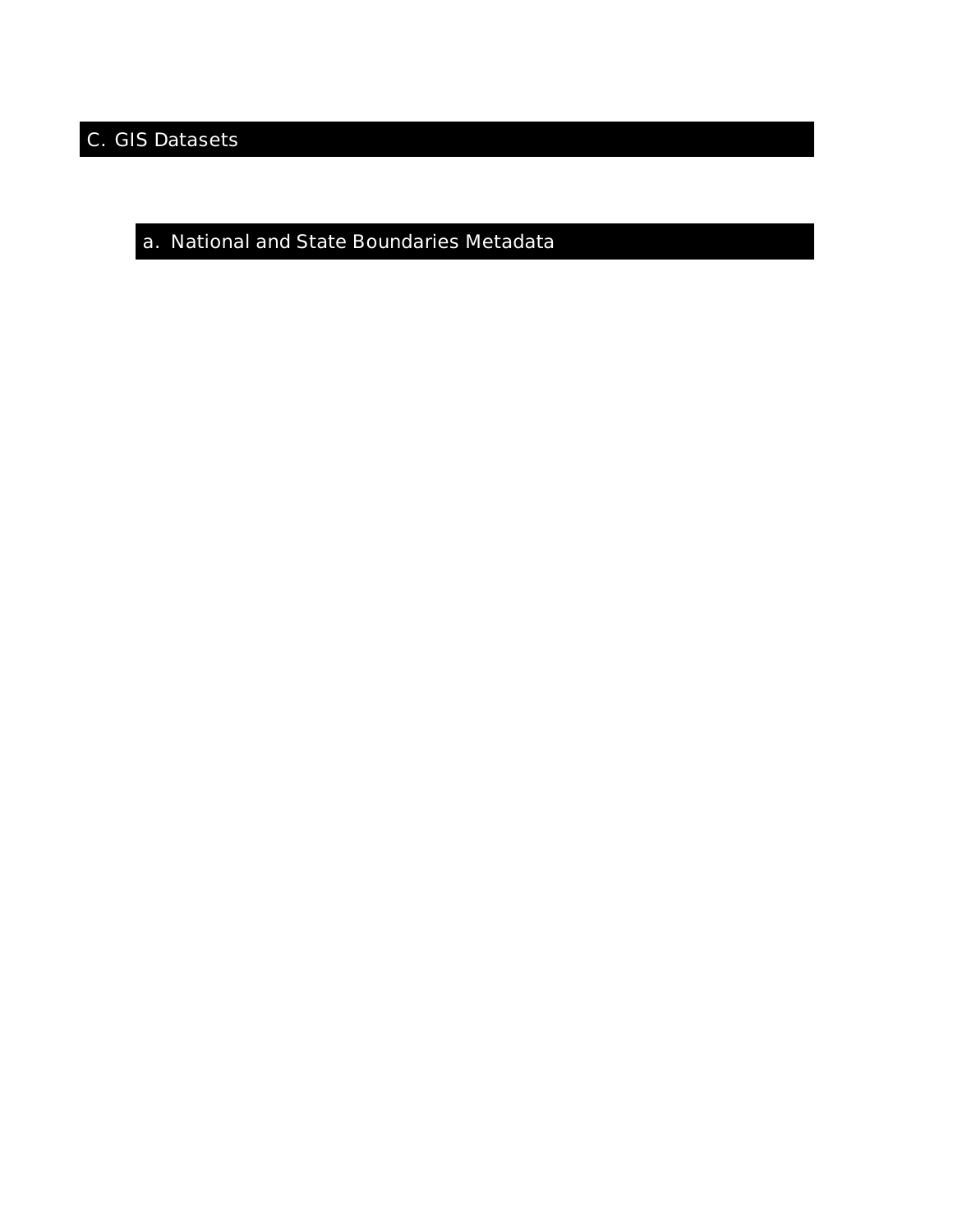b. County Boundaries Metadata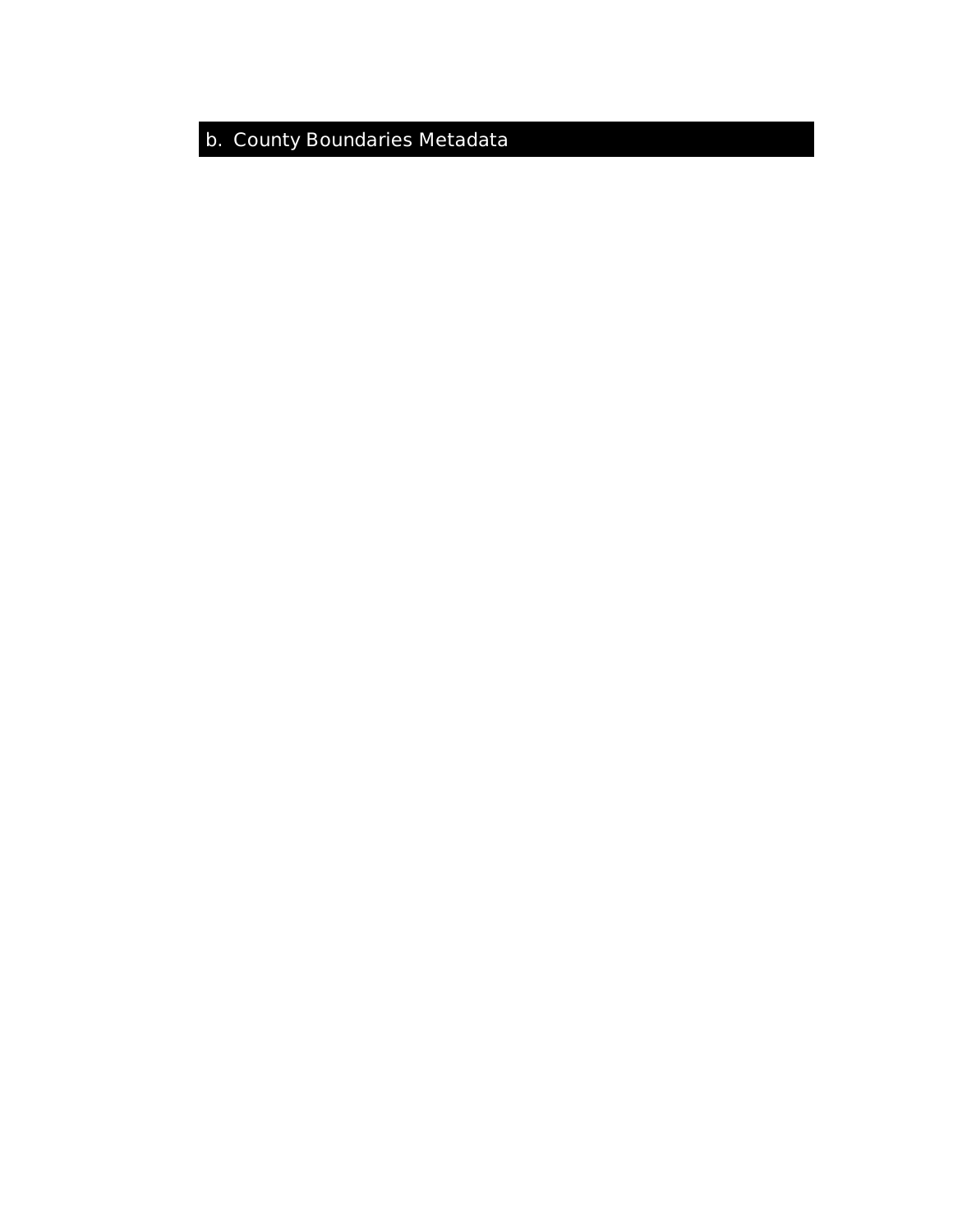c. Census Tract and AGEB Metadata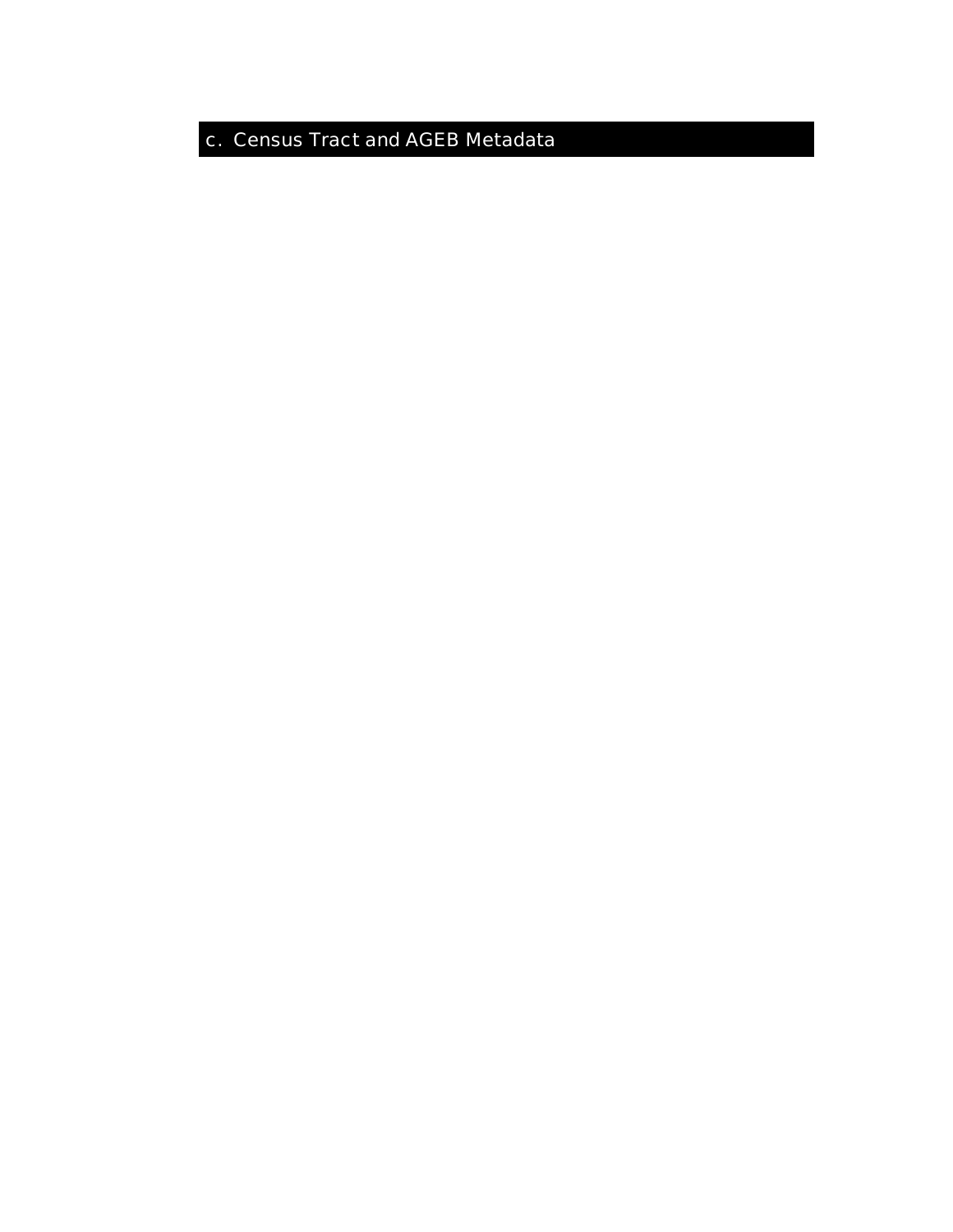#### **Description and Metadata for INEGI AGEBS 2000**

#### **Objetivo**

Asegurar el uso y aprovechamiento de la cartografía elaborada para el levantamiento del XII Censo General de Población y Vivienda 2000, por parte de las instituciones que conforman la Red Nacional de Consulta, y promover su venta entre los nichos identificados como mercado meta.

#### **Características del producto**

Cartografía Censal Urbana actualizada al XII Censo General de Población y Vivienda 2000, versión en medio digital.

El producto Cartografía Censal Urbana contiene una representación digital de las localidades que al XII Censo General de Población y Vivienda, 2000, contaban con 2 500 o más habitantes, o bien eran cabeceras municipales.

Su contenido consiste en archivos digitales que representan a las 4 028 localidades urbanas del país con información alfanumérica y vectorial. Para fines operativos censales, se subdividió a las localidades urbanas en áreas geoestadísticas básicas urbanas (agebs urbanas).

El producto tiene un cubrimiento nacional constituido por un poco más de 40 000 AGEB y considera a las casi 1 millón 100 mil manzanas existentes, las cuales se distribuyen en 32 paquetes estatales a través de los siguientes contenidos:

Polígonos y claves de AGEB urbana.

Polígonos y claves de manzana.

Servicios: escuelas, mercados, servicios médicos, plazas o jardines, templos, palacios municipales y cementerios.

Vías de comunicación (férrea y carretera).

Cuerpos de agua.

#### **Formatos utilizados**

Archivos con información alfanumérica (dbf, doc, xls o arc). Dan cuenta de las claves y nombres de las entidades, municipios y localidades.

Archivos con información vectorial (shp, mif, dgn, dwg y coverage). Contienen una representación gráfica digital de las AGEB urbanas y de las manzanas, con su clave geoestadística asociada como atributo.

Archivos dxf. Incluyen elementos complementarios, tales como nombres de calle y servicios.

Para un mejor aprovechamiento de los datos, se debe considerar que las características del equipo de cómputo están supeditadas por los requerimientos del software elegido por el usuario. En este sentido, se hace la aclaración de que los formatos incluidos fueron probados en el siguiente software: AutoCad Map R3, ArcView GIS 3.1, Map Info 6.5, MicroStation 95 y Arc/Info 8.

#### **Características del contenido**

Con el propósito de facilitar al promotor la tarea de conocer el producto antes de realizar demostraciones del mismo ante los usuarios, se describen enseguida los pasos básicos para accesar a la información de la Cartografía Censal Urbana:

 Para lo relacionado con las claves y nombres de las 32 Entidades Federativas, el usuario debe remitirse al archivo Ent (dbf, doc, xls o asc), en tanto que para lo correspondiente a las 2 443 Áreas Geoestadísticas Municipales, deberá revisar el archivo Mun (dbf, doc, xls o asc). Así mismo, al acesar al archivo Loc (dbf, doc, xls o asc) encontrará la información concerniente a las 4 028 Localidades Urbanas. Estos catálogos se encuentran en la carpeta ALFANUMERICOS, al interior del disco.

La información vectorial se encuentra organizada atendiendo a los siguientes contenidos: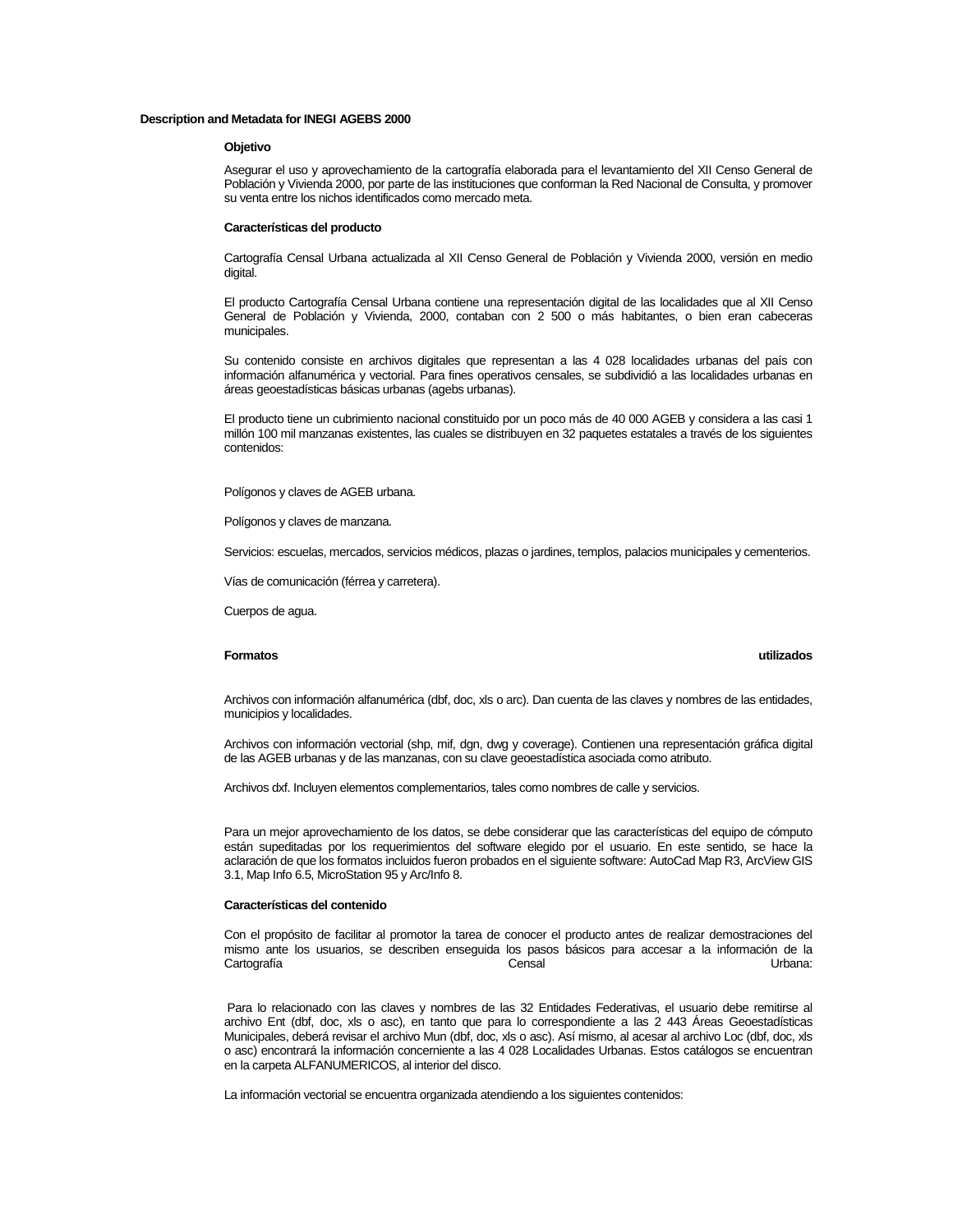Polígono y clave (EEMMMLLLLAAA-A) de las AGEB.

Polígono y clave (EEMMMLLLLAAA-Ammm) de las manzanas.

Nombres de calle.

Servicios: escuelas, mercados, hospitales, templos, plazas (o jardines), palacios municipales (o ayudantías) y cementerios.

Vías de comunicación: férrea y carretera.

Cuerpos de agua.

Amanzanamiento complementario.

Donde EE, MMM, LLLL, AAA-A y mmm son las claves de entidad, municipio, localidad, ageb y manzana, respectivamente.

Los archivos de polígonos con información vectorial se encuentran distribuidos y denominados dentro de la carpeta VECTORIALES, de acuerdo con la siguiente convención:

#### **\<formato>\<ClvEntChr>\[AGEBS/MANZANAS]\<NomArc>+[a/m]**

Donde: Formato: DXF, DWG, SHAPE, MIF, DGN y COVERAGE

ClvEntChr:1, 2, .., 9, A, .., W (ver archivos Ent)

AGEBS/MANZANAS: AGEBS o MANZANAS

NomArc: EMMMLLLL (claves de entidad (ClvEntChr),municipio y localidad)

a/m: Letra "a" o letra "m", que identifican AGEB's o manzanas, respectivamente.

En el caso de COVERAGE, NomArc+[a/m] es un nombre de carpeta, no de archivo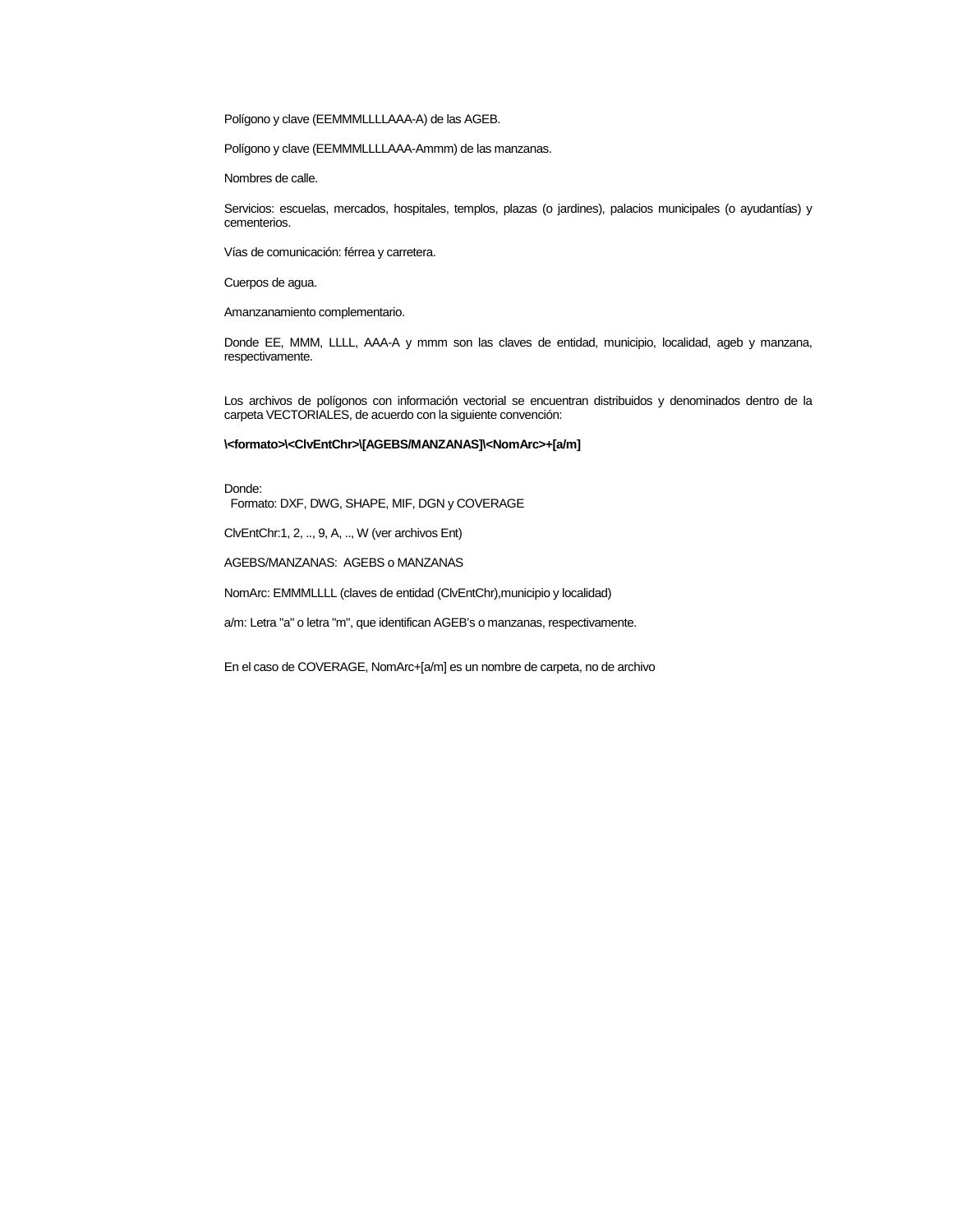d. Streams and Waterbodies Metadata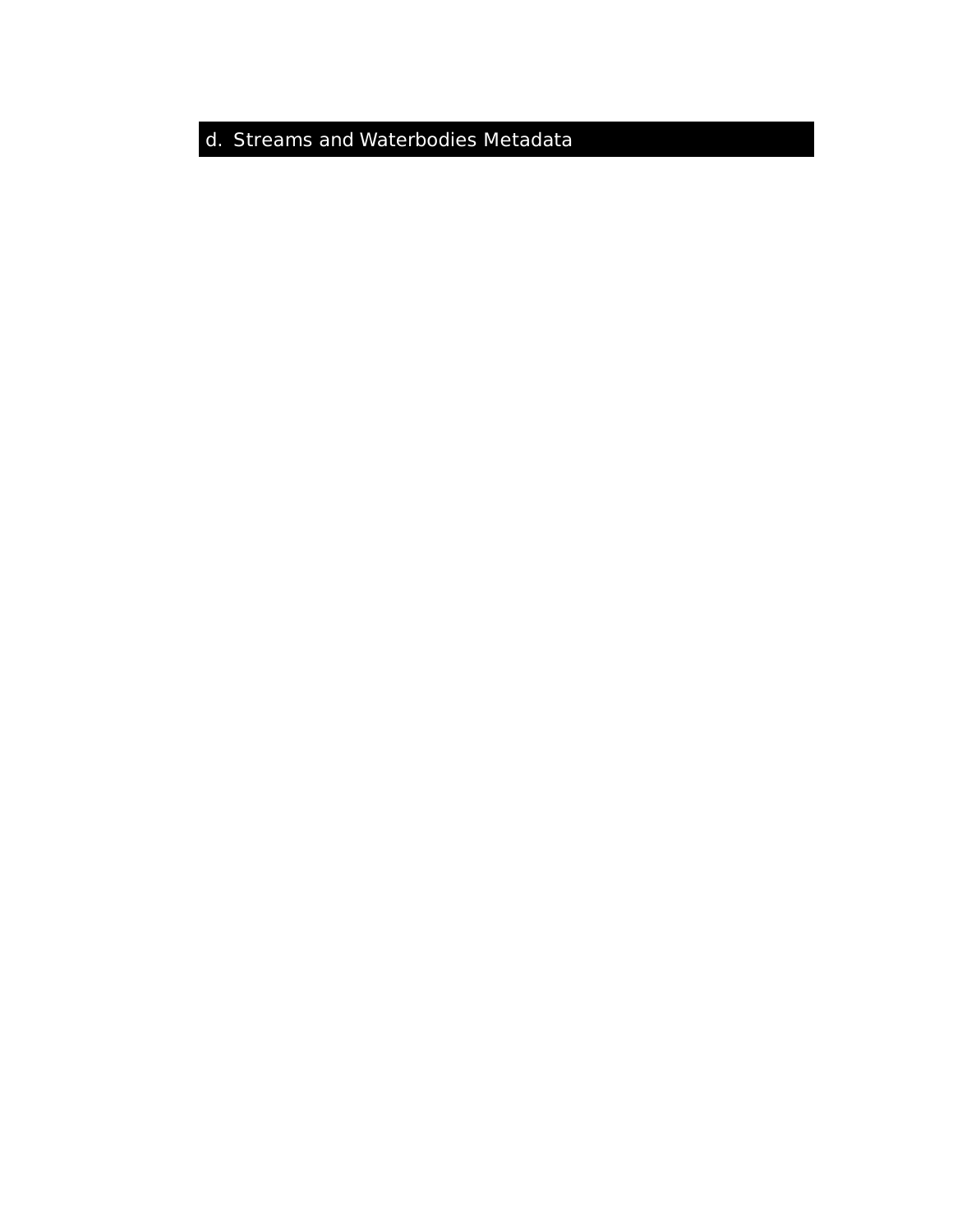e. Irrigated Areas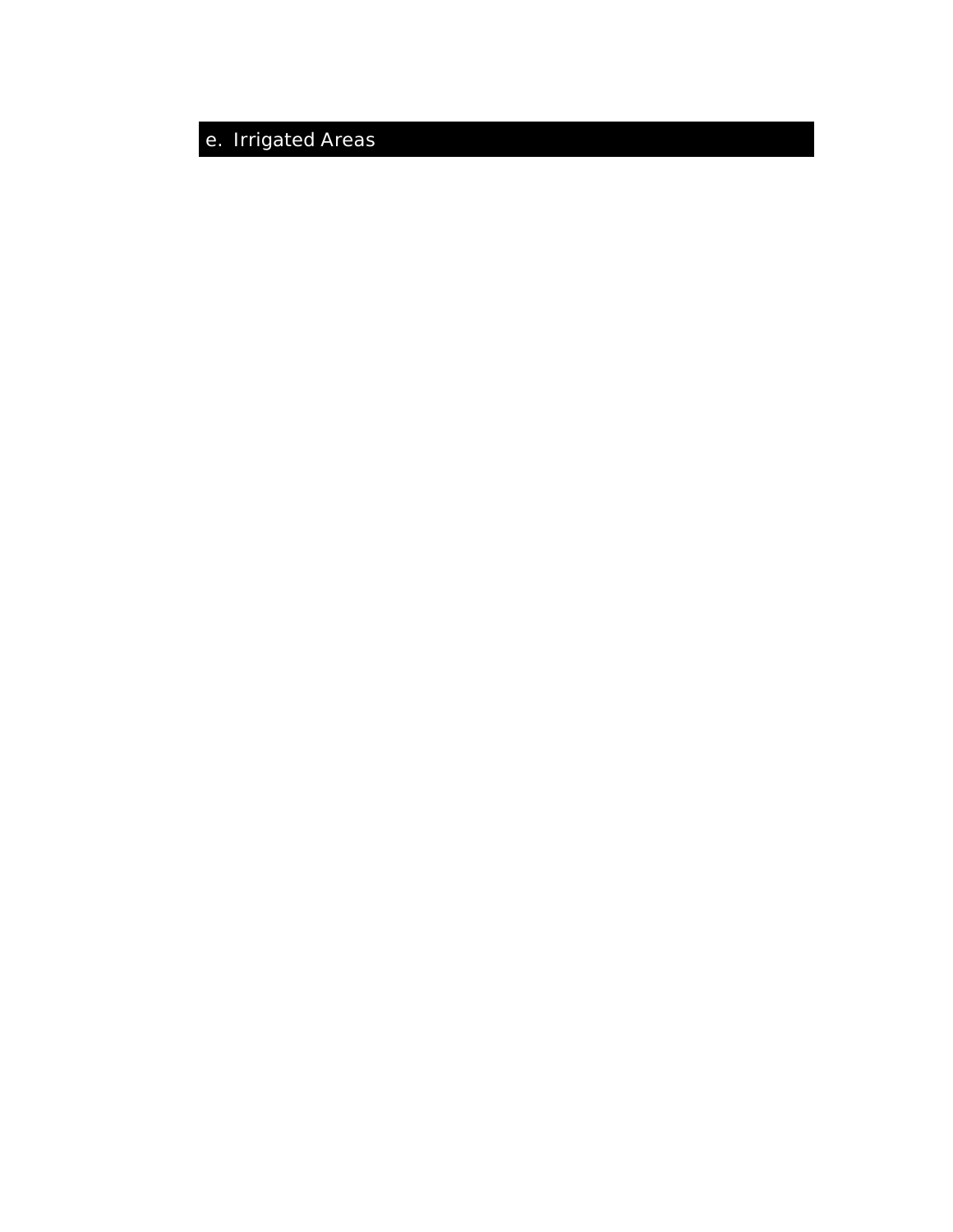## f. Land Use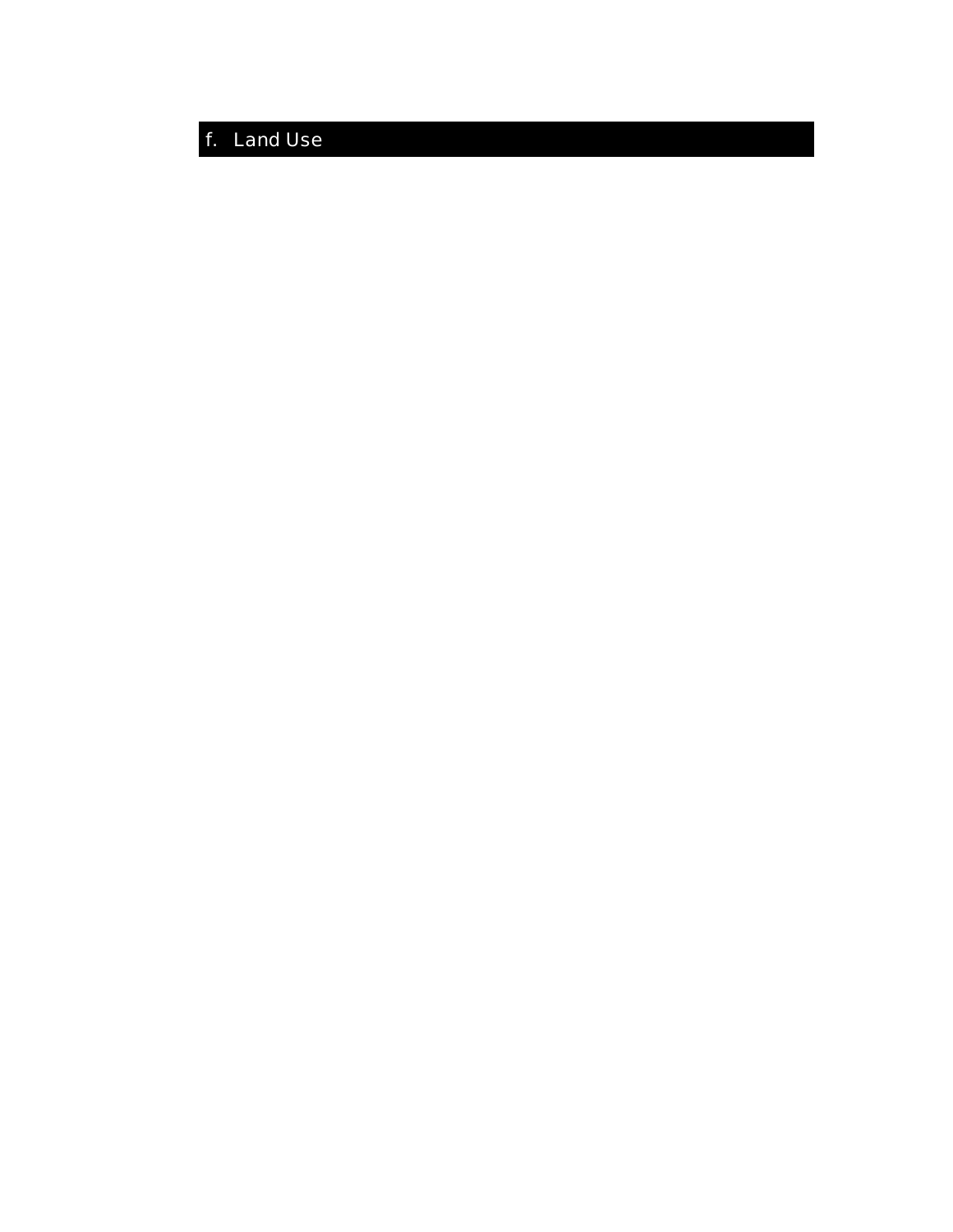g. Land Cover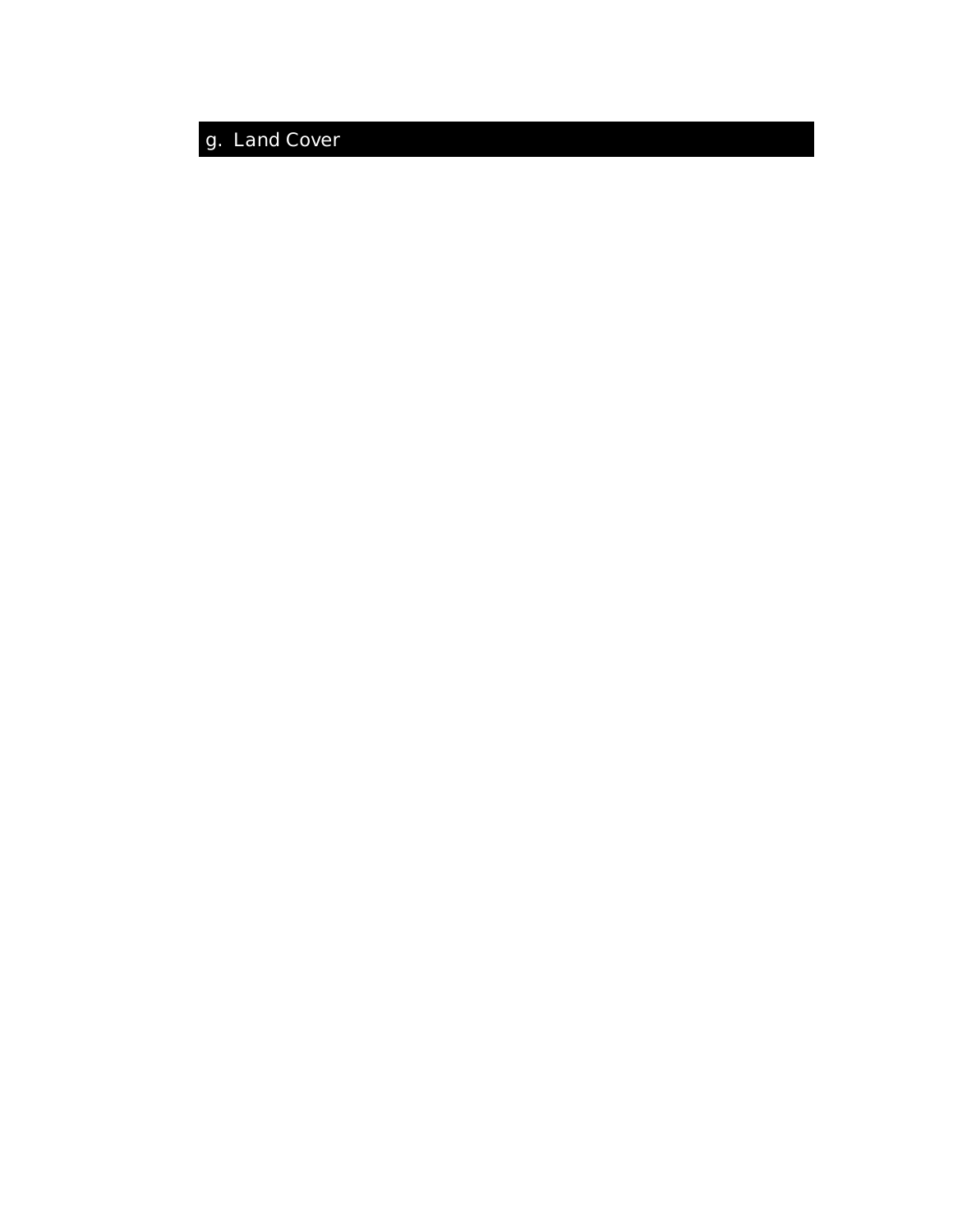h. Pesticide Use Related Data for the US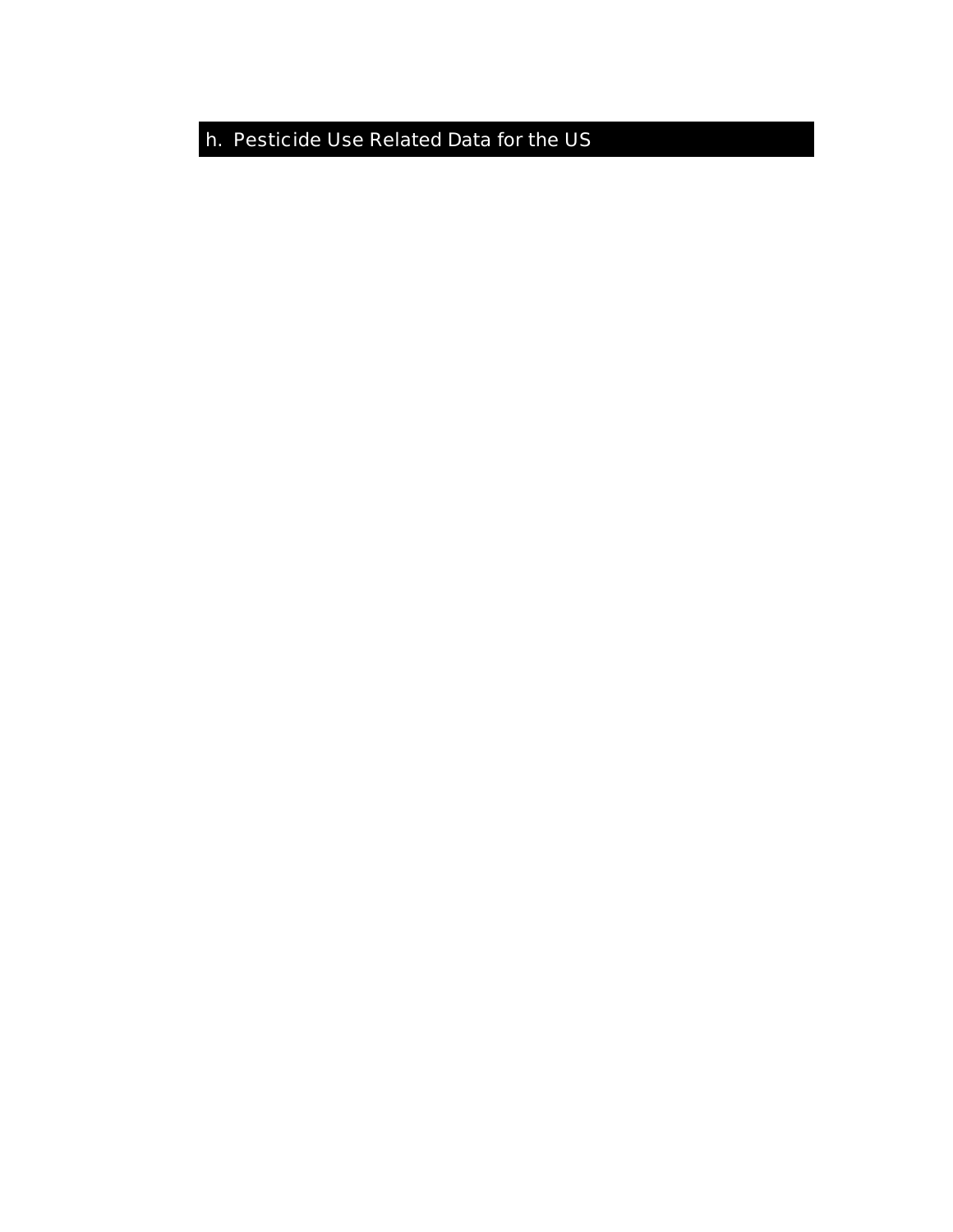i. Pesticide Use Related Data for Mexico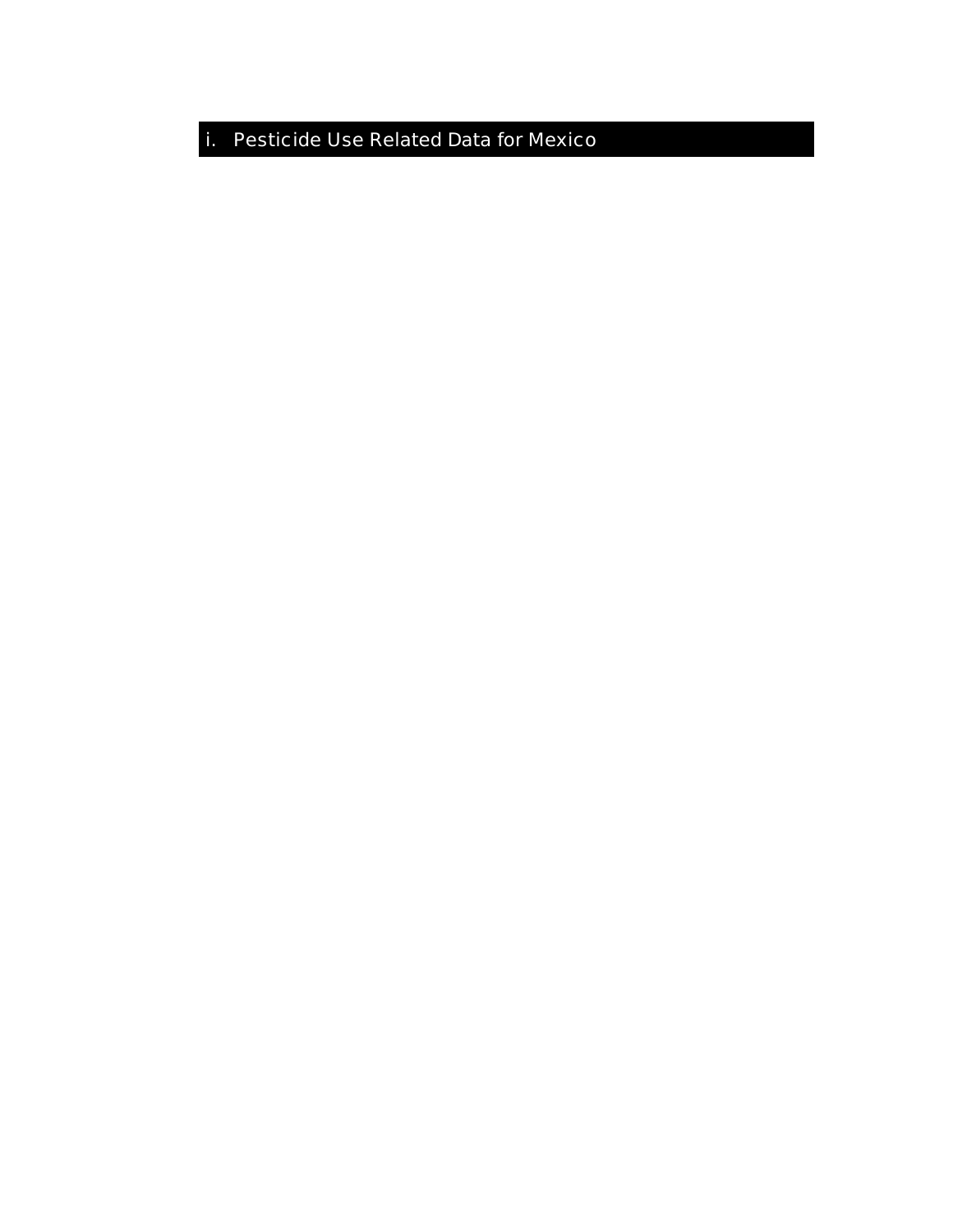j. Pesticide Estimates USGS